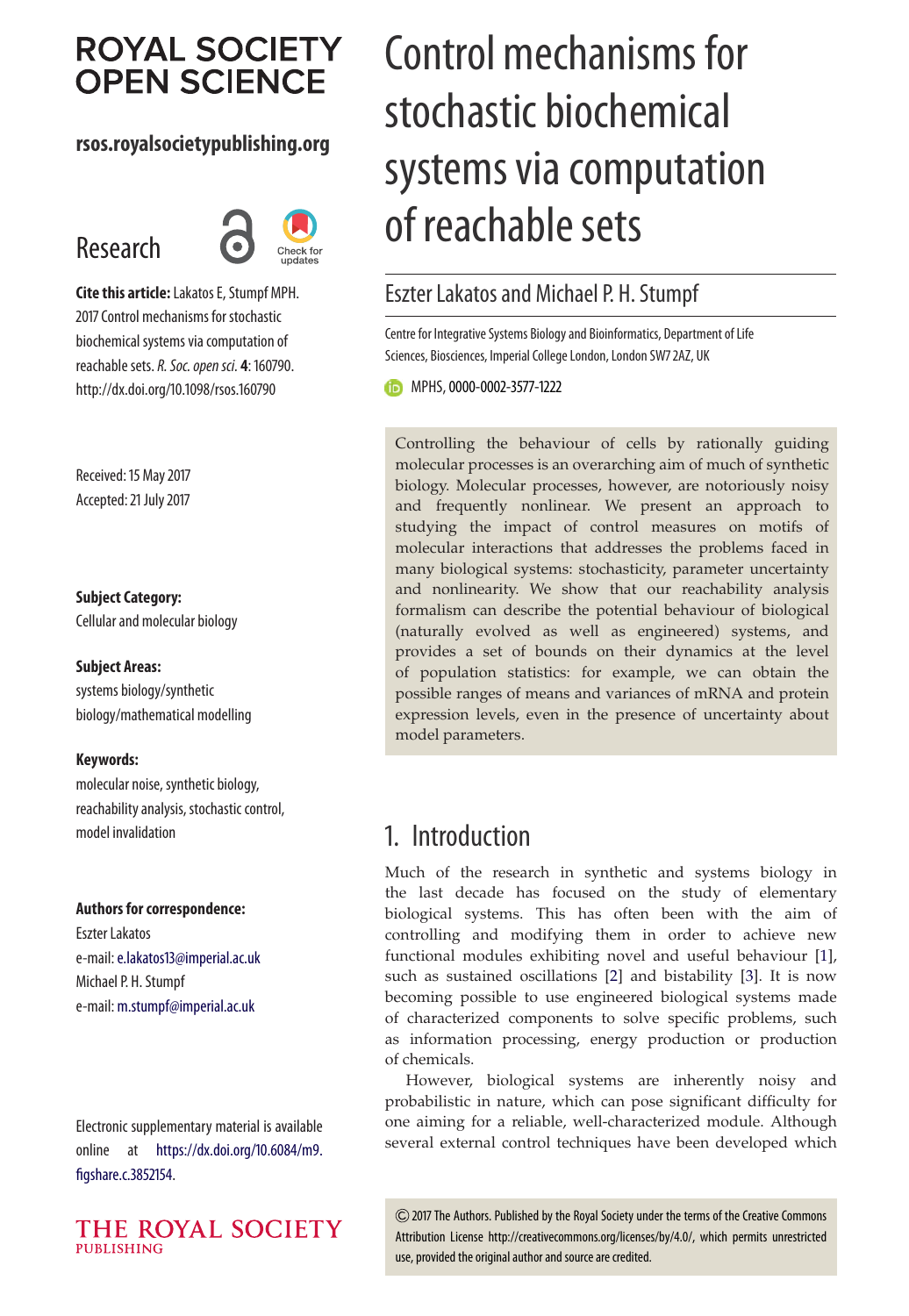are able to avoid some of the variability in a population [\[4,](#page-12-3)[5\]](#page-12-4), noise at the level of molecular processes is often unavoidable and does, for example, affect quite profoundly how information is transmitted along the molecular networks underlying cell function [\[6–](#page-12-5)[8\]](#page-12-6). Furthermore, due to the unreliability of measured quantities, our understanding of the underlying mechanisms might be mistaken leading to sub-optimal analysis and design. Therefore, we have to assess the practical limits on the amount of noise in a general biological module, in order to evaluate the efficiency of a control design or the reliability of a mechanistic model.

Reachability analysis has been widely used in control design and engineering for applications such as verification of electrical or mechanical networks and hybrid automata [\[9](#page-12-7)[–13\]](#page-12-8). The analysis focuses on the computation of the subset of the state-space that can be reached within a certain time-limit, given some starting position of the system and external inputs. The technique can also be used to verify that a certain undesired state is not reached under realistic operating condition, or that the behaviour of the system is robust and qualitatively/quantitatively holds for different conditions, including different realistic inputs to the system.

To this end, reachability is generally calculated under varying levels of uncertainty regarding details of the system—such as initial state, input signal and rate parameters—usually formalized by assuming that these parameters come from a set of plausible values. Therefore, unless analytical solutions are derived for some abstraction of the system, the applicability of the computation heavily relies on the choice of the set representation [\[11](#page-12-9)[,14](#page-12-10)[,15\]](#page-12-11). Some representations might prove computationally expensive and hence impractical for high-dimensional systems, while a simple shape representation can lead to crude over-approximation of the reachable set. Methods have been proposed using several techniques such as polygonal projections [\[16\]](#page-12-12), oriented hyper-rectangles, special polyhedra [\[17\]](#page-12-13), ellipsoids [\[15\]](#page-12-11) or level sets [\[11\]](#page-12-9). In this work, we use zonotopes [\[9\]](#page-12-7), a centrally symmetric type of polytopes that can be conveniently represented by a list of vectors.

Although there is already a substantial body of work on reachable set computation for problems in engineering, including highly nonlinear cases [\[18\]](#page-12-14), hybrid automata [\[19\]](#page-12-15) and differential-algebraic equations [\[20\]](#page-12-16), the complexity, frequent nonlinear behaviour and strict constraints on many of the model parameters of biochemical systems require the development of specialized analysis methods. There are already a few applications of reachability techniques to biological examples with special emphasis on the treatment of the nonlinearity of the system, either through direct computation [\[21\]](#page-12-17) or through hybridization-based methods using either static or dynamic partitioning of the state-space [\[22–](#page-13-0)[24\]](#page-13-1). The work by Dang *et al.* [\[24\]](#page-13-1) has also been expanded to take into account the possible lack of knowledge of parameter values [\[25\]](#page-13-2). The stochasticity in biological systems has been tackled in even more diverse ways: through computing bounds on the probability function [\[26\]](#page-13-3), using stochastic hybrid systems [\[27\]](#page-13-4), or analytically deriving invariant sets for linear equations obtained from the stochastic model [\[28\]](#page-13-5).

In this work, we propose a computationally efficient and flexible method to compute the reachable set (in a zonotopic representation) of stochastic biochemical systems; besides stochasticity we also consider possibly nonlinear rate laws; controlled or uncertain input signals; and uncertainty about model parameters, including those which we may need to control. The main steps behind our derivation are the following: (i) we first obtain an ordinary differential equation (ODE) representation of the system's mean and (co-)variances; (ii) then use an iterative procedure to obtain a conservative approximation of consecutive reachable sets up to a final time of interest. Here, we primarily use the linear noise approximation (LNA) for the first step, but also consider the moment expansion approximation [\[29](#page-13-6)[–31\]](#page-13-7) to demonstrate that other methods with different applicability can be used equally well in order to generate equations for the second step. We derive a new method to tightly approximate realistic biological input signals, and piece-wise temporal linearization is employed to deal with common nonlinearities. We also give conservative approximation formulae for the reachable set when rate parameters of the system are not precisely known—which is very often the case in biochemical systems [\[32\]](#page-13-8).

The method is first demonstrated on two elementary modules fundamental to mathematical models and regulatory designs of biochemical networks. The first system presents the use of reachability analysis for the study of noisy biochemical reactions and evaluating a control on the levels of cell heterogeneity; the second example considers the task of model (in)validation for cases when high cell-to-cell variability poses a challenge to estimating the system's true behaviour. Finally, we explore the limitations of our method and how it can be used as a quick indicator of 'challenging' dynamics.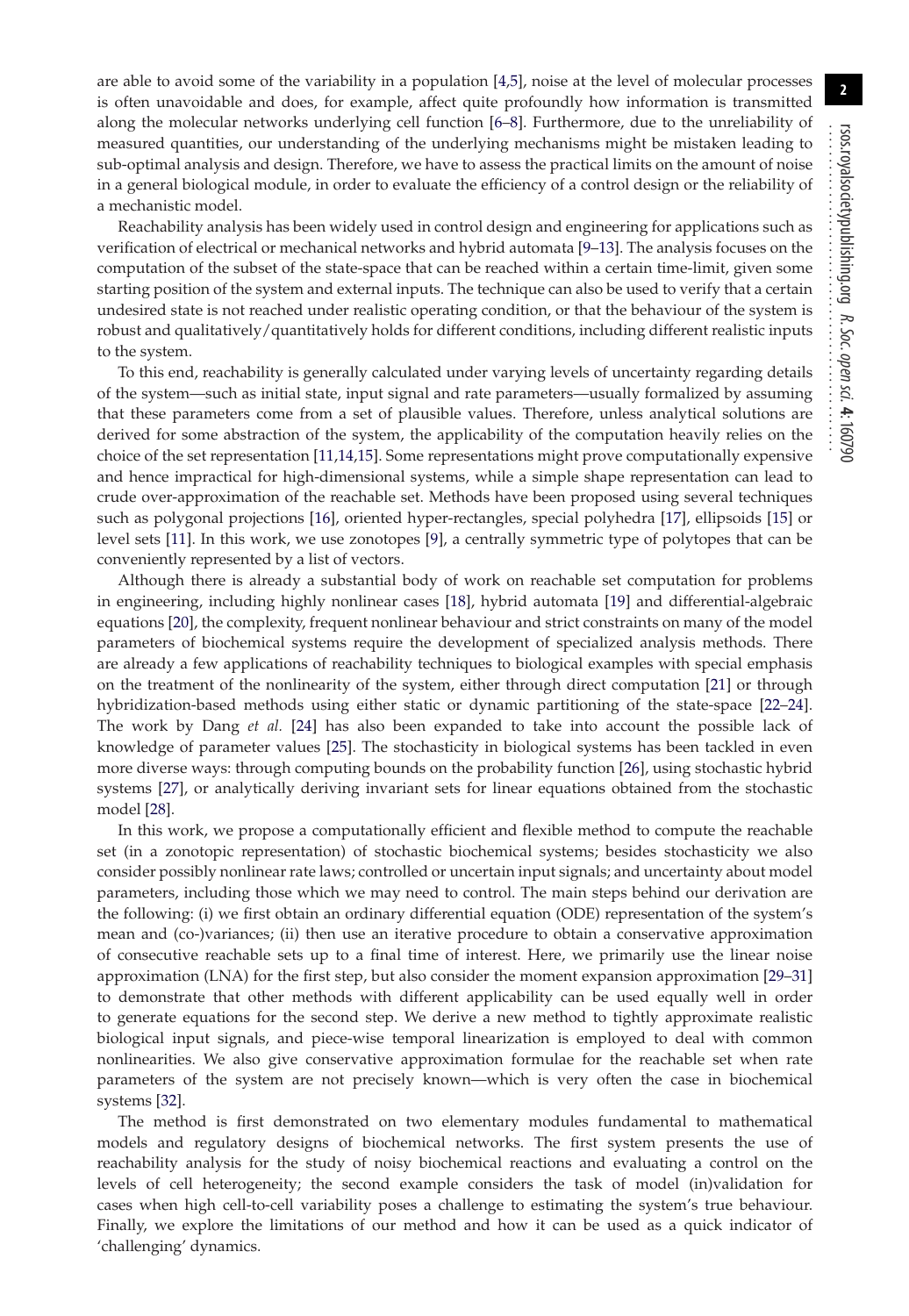## 2. Material and methods

#### 2.1. Zonotopes

A zonotope [\[33\]](#page-13-9) is described by the position of its centre (*c*) and a set of generator vectors  $(g_1, \ldots, g_p)$  as

$$
\mathcal{Z} := \left\{ x \in \mathbb{R}^n \mid x = c + \sum_{i=1}^p a_i g_i, \ -1 \le a_i \le 1 \right\}.
$$
 (2.1)

Two example zonotopes are shown in the electronic supplementary material, figure S1(a). In the following, we use the shortened notation (*c*; *G*) to represent  $Z$ , where  $G \in \mathbb{R}^{n \times p}$  is a generator matrix formed from the generator column vectors. Zonotopes are a convenient representation as they are closed under Minkowski-addition and affine transformations, the two key operations in reachability analysis [\[9\]](#page-12-7). Furthermore, the above can be calculated through simple matrix-vector operations: given zonotopes  $\mathcal{Z} = (c; G)$  and  $\mathcal{W} = (d; H)$ ,  $(H \in \mathbb{R}^{n \times q})$  and the affine transformation  $\mathbb{T}(x) = Ax + b$ ,

$$
\mathcal{Z} \oplus \mathcal{W} = \{x + y \mid x \in \mathcal{Z}, y \in \mathcal{W}\} = (c + d; [G, H])
$$
\n
$$
(2.2a)
$$

and

$$
\mathbb{T}(\mathcal{Z}) = \{Ax + b \mid x \in \mathcal{Z}\} = (Ac + b; AG),\tag{2.2b}
$$

where [*G*, *H*] is the concatenation of the 'vector lists'.

#### 2.2. Linear noise approximation

Given a stochastic system with *N*-dimensional state variable  $\chi(t)$  describing the abundance of modelled species at time *t*. We assume that the system is defined by (i) a stoichiometry matrix, *S*, in which each element (*Sij*) describes the amount of *i* molecules gained through reaction *j*; and (ii) a collection of reaction propensities, *F* = [*a*1, *a*2, ... , *ar*] <sup>T</sup> that quantifies the probability of each reaction happening, similarly to reaction speeds in classical deterministic systems. A detailed illustration of the stochastic formalism is given in the first example in §4.

In the LNA [\[34\]](#page-13-10), we divide the state variable into a macroscopic part, and random fluctuations, as  $\chi(t) = \phi(t) + \xi(t)$ . This way the original system, which is typically described by the time-evolution of the entire probability distribution [\[35\]](#page-13-11), is converted into an ordinary and a stochastic differential equation (in the Ito form),

$$
\frac{d\phi(t)}{dt} = S \cdot F(\phi(t))
$$
\nand\n
$$
\frac{d\xi(t)}{dt} = S \cdot D(\phi(t))\xi(t) + \sum_{j=1}^{r} S_{:,j} W_j(a_j(\phi(t))),
$$
\n(2.3)

where  $W_i(a_i(\phi(t)))$  are independent Wiener processes  $(\forall j)$  with normally distributed increments,  $\mathcal{N}(0, a_j(\phi(t)))$ ; and  $\{D(\phi)\}_{ik} = \frac{\partial a_j(\phi)}{\partial \phi_k}$ , hence  $D = \frac{\partial F}{\partial \phi}$  is the Jacobian of the system.

In the applications we aim to investigate, instead of trajectories of individual realization (i.e. single cells), we are interested in the population-level behaviour. Therefore, equation (2.3) is used to obtain equations that describe how the mean and variance of the probability distribution of values of  $\chi(t)$ changes. The decomposition of the state variable makes it straightforward to follow the change in the mean of the system, as the macroscopic part corresponds to the mean behaviour and hence the evolution it is already given by equation (2.3). The evolution of the covariance matrix ( $\Sigma \in \mathbb{R}^{N \times N}$ ) is calculated as

$$
\frac{d\Sigma}{dt} = SD\Sigma + \Sigma (SD)^{T} + S \cdot \text{diag}\{F(\phi)\} \cdot S^{T},\tag{2.4}
$$

where diag{*F*} represents the *r* × *r* matrix, whose diagonal elements are those of *F* (i.e. diag{*F*}<sub>*ii*</sub> = *F<sub>i</sub>*) and all other elements are zero.

Thus a set of ordinary differential equations can be derived that follows the time-dependent change of the mean values and (co)variances of all species, summarized in the  $x(t) \in \mathbb{R}^n$  vector with  $n = N(N + 3)/2$ 

**3**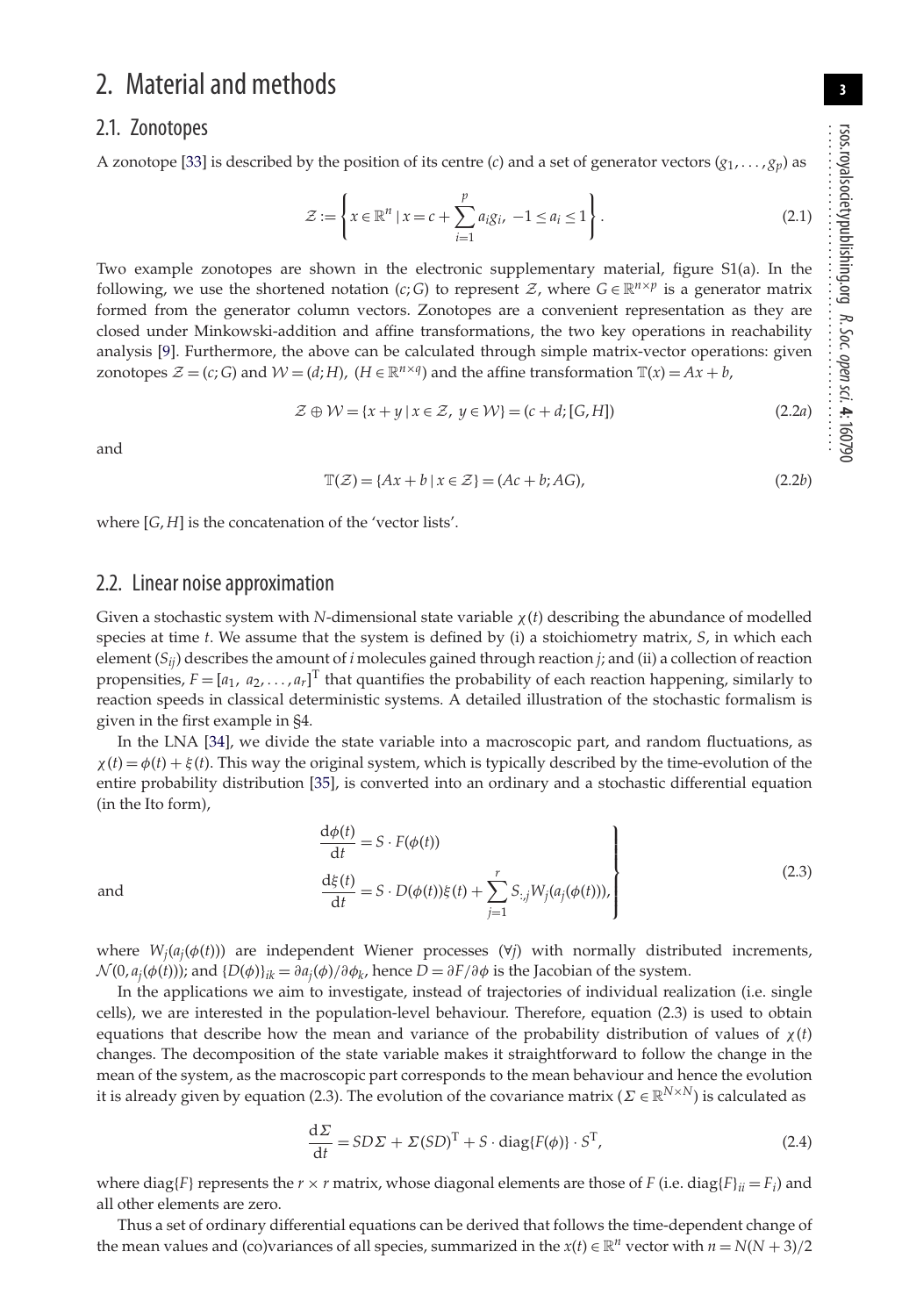**4**

elements. We obtain  $x(t)$  by concatenating  $\phi(t)$  and the vectorized form of the upper triangle of  $\Sigma(t)$ denoted as  $(\Sigma(t))^{\vee}$ ,

$$
\frac{\mathrm{d}x}{\mathrm{d}t} = \frac{\mathrm{d}}{\mathrm{d}t} \left[ \begin{matrix} \phi(t) \\ (\varSigma(t))^v \end{matrix} \right] = \left[ \begin{matrix} S \cdot F(\phi(t)) \\ (SD \varSigma(t))^v + (\varSigma(t)(SD)^T)^v + (S \operatorname{diag}\{F(\phi(t))\} S^T)^v \end{matrix} \right] = f(x(t)),
$$

where the upper triangle vectorization operator stands for row-continuous listing of all elements in and above the diagonal: for example  $(\Sigma(t))^v = [\Sigma_{11}, \Sigma_{12}, \ldots, \Sigma_{1N}, \Sigma_{22}, \ldots, \Sigma_{2N}, \Sigma_{33}, \ldots, \Sigma_{NN}]$ . We give an *N* = 2 dimensional example of this computation in the first example of §4.

#### 2.3. Moment expansion approximation

The LNA is based on the assumption that the system noise is well described by a normal distribution, and molecules are present in at least moderately high amounts. In many cases, it offers a good approximation even when these conditions are not met. However, to handle more problematic cases, we also use moment expansion approximation [\[29](#page-13-6)[,30\]](#page-13-12), a less constrained moment generating method, to obtain ordinary differential equations.

In brief, given the aforementioned stochastic system formed by χ(*t*), *S* and *F*, one can use the moment generating function of the species' probability distribution to obtain expressions of the time-evolution of *k*th order moments. This can be derived and evaluated to any arbitrary value of *k*. However, for nonlinear systems every moment equation would depend on moments of subsequent orders, leading to an infinite set of equations. Therefore, we also need to apply moment closure formulae (mc*k*) to substitute the highest order terms ( $\mathbb{E}(\chi^k)$ ) with expressions of means ( $\phi(t)$ ) and (co)variances ( $\Sigma(t)$ ):  $\mathbb{E}(\chi^k)$  ← mc<sup>k</sup>( $\phi(t)$ ,  $\Sigma(t)$ ).

$$
\mathbb{E}(\chi^k) \longleftarrow \mathbf{mc}^k(\phi(t), \Sigma(t)).
$$

A major difference between applying the LNA or moment expansion techniques is that the latter can be applied to any arbitrary order or moments, such as skewness, kurtosis, etc. However, for reachability analysis our primary interest is in the mean and variance of molecules of the system, and moment expansion can be used in three ways to derive these. We can (i) set the expansion to be only up to second-order moments; (ii) use the step in the above equation to substitute all higher-order moments, not just the highest order ones; or (iii) use the whole system of *k* moments as our state vector, to make sure no essential influence on means and variances is omitted.

There has been considerable discussion of moment equations and their applicability to the analysis of stochastic systems, see e.g. [\[36](#page-13-13)[–38\]](#page-13-14). We, therefore, refer to [\[29](#page-13-6)[,30\]](#page-13-12) for the applicability and limitations of this particular method and mathematical details of the derivation. Furthermore, we suggest the use of the Python-based implementation, MEANS [\[31\]](#page-13-7), for automatic computation of the step converting the stochastic system into a deterministic ODE. The package provides a user-friendly framework that only requires the stochastic description to output the desired equation set, and offers both the linear noise and the moment expansion approximation for equation generation.

#### 2.4. State-space representation

Next we consider the representation of the deterministic system obtained via either of the aforementioned approximation techniques. The general system is described by the evolution of the *n*-dimensional state variable, *x*(*t*) as in [\[39\]](#page-13-15)

$$
\dot{x}(t) = f(x(t), u(t)); \quad x(0) = x_0,\tag{2.5}
$$

where  $u(t) \in \mathbb{R}^m$  is an input signal, and  $f(x, u)$  is a generally nonlinear but time-independent transition function. We focus on the case where the input-dependence in the above equation can be separated as

$$
f(x, u) = g(x) + Bu,
$$

where  $B \in \mathbb{R}^{n \times m}$  is the input matrix, which specifies which states are affected by the inputs. In terms of the original stochastic system, *u* can be understood, for example, as a zeroth-order (constitutive production) reaction, as we will discuss through the first example in §4.

We further assume that instead of  $x_0$ , a set containing all possible initial values in the state-space,  $\mathcal{I}$ , is given—for example, because we observe a range of expression values in a population of cells. Similarly, the input signal may also come from a set, *U*, which is bound by some value  $\mu \in \mathbb{R}$  so that  $\|\mu(t)\| \leq \mu \forall t$ .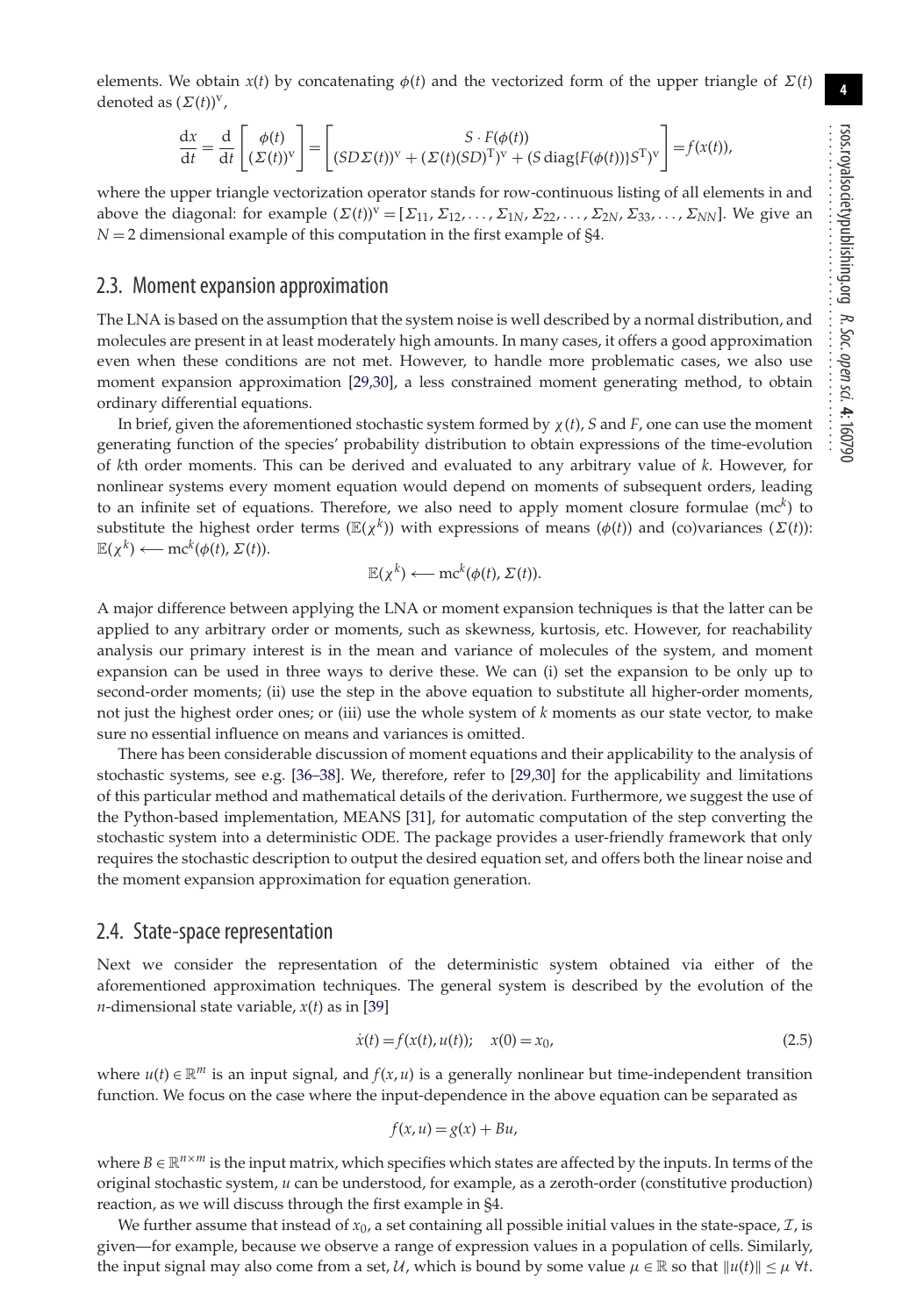Then equation (2.5) is presented as a differential inclusion [\[40\]](#page-13-16) of the form

$$
\dot{x}(t) \in g(x(t)) \oplus B\mathcal{U}; \quad x(0) \in \mathcal{I}.\tag{2.6}
$$

The reachable set of this system at any time *t* is defined as

$$
\mathcal{R}_t := \{ y \in \mathbb{R}^n \mid \exists (x, u); \ x(0) \in \mathcal{I}, \ u(s) \in \mathcal{U}, \ x(s) \text{ follows (2.6)} \ \forall s \le t, \ y = x(t) \},\tag{2.7}
$$

i.e. all the states we can achieve by having the above described system start from a possible initial state and affected by plausible input signals. Similarly, we can define  $\mathcal{R}_{[0,t]}$  as all the states reachable within the time-interval [0, *t*], by computing all individual reach sets:  $\mathcal{R}_{[0,t]} = \bigcup_{s \in [0,t]} \mathcal{R}_s$ .

## 3. Reachable set computation

We start our derivation by considering the case when *f* is a linear function of *x*; under such condition the system can be represented in the linear time-invariant (LTI) form,

$$
\dot{x}(t) = Ax(t) + Bu(t); \quad x(0) = x_0,\tag{3.1}
$$

where  $A \in \mathbb{R}^{n \times n}$  is the state (transition) matrix. We focus on single-input systems, where *B* is an  $n \times 1$ matrix (i.e. a column vector); however, all results can be easily generalized to other values of input dimension, *m*. The solution of this system is generally given as

$$
x(t) = e^{At}x_0 + \int_0^t e^{As}Bu(t-s) ds,
$$
\n(3.2)

which can be further simplified through assuming a constant input signal and an invertible transition matrix

$$
\int_{0}^{t} e^{As} ds \cdot Bu = A^{-1} (e^{At} - I)Bu,
$$
\n(3.3)

where *I* is the  $n \times n$  identity matrix. In the following for convenience, we use the notation

$$
\psi(A,t) = A^{-1}(e^{At} - I).
$$

We consider an equidistant partitioning of the time horizon into *N* intervals, with time-step  $\tau = T/N$ . We start the derivation of reachable sets from  $I$  to  $R_I$  by handling the case of the autonomous system, i.e. when  $u \equiv 0$ .

Given a reachable set at an arbitrary time-point,  $\mathcal{R}_t = (c; G)$ , the new set reached under zero input can be calculated according to equation (3.2), as

$$
\mathcal{R}_{t+\tau} = e^{A\tau} \mathcal{R}_t, \tag{3.4}
$$

since the second term becomes zero for autonomous systems. This operation is in fact an affine transformation  $x \to Mx$  (with  $M = e^{At}$ ) and hence the resulting set will also be a zonotope, as given by equation (2.2*b*),

$$
\mathcal{R}_{t+\tau} = (e^{A\tau} c; e^{A\tau} G).
$$

As the same equation applies for all values of *t*, the transition matrix can be applied iteratively to propagate  $\mathcal I$  up to the final reach set,  $\mathcal R_T$ . If the aim is to map the entire space the system explores between times 0 and *T*, the reachable sets of the time-intervals,  $\mathcal{R}_{[it,(i+1)\tau]}$  has to be derived from the two end-points. Generally, this can be done by computing the convex hull of  $\mathcal{R}_{it}$  and  $\mathcal{R}_{(i+1)\tau}$  and then extending this set to contain all affine solutions for one time-step (see [\[14\]](#page-12-10); electronic supplementary material, figure S1(b) for an illustration). However, zonotopes are not closed under this operation and it is desirable to avoid the exact computation of a convex hull. We use the conservative (over-)approximation presented in [\[9\]](#page-12-7) to derive a set enclosing all points reachable between 0 and  $\tau$ . All following intervals can be propagated from this set, as for all  $t \in [0, \tau]$ ,  $\mathcal{R}_t \in \mathcal{R}_{[0,\tau]}$  and hence  $e^{A\tau} \mathcal{R}_t \in e^{A\tau} \mathcal{R}_{[0,\tau]}$ .

The above computation is easily extended to account for a constant input signal, *u*. According to equations (3.3) and (3.4),  $\mathcal{R}_{t+\tau}$  is given by

$$
\mathcal{R}_{t+\tau} = e^{A\tau} \mathcal{R}_t + A^{-1} (e^{A\tau} - I)Bu,
$$

which is conveniently also a zonotope, as  $A^{-1}(e^{At} - I)Bu = \psi(A, \tau)$  is a constant vector. However, in systems with uncertainty (so, for example, where the input signal is unknown) we need to transform and enlarge, or *bloat*, the set  $\mathcal{R}_{i\tau}$  in each iteration, to account for the system dynamics under all admissible input/parameter values. This corresponds to taking all combinations of an unknown initial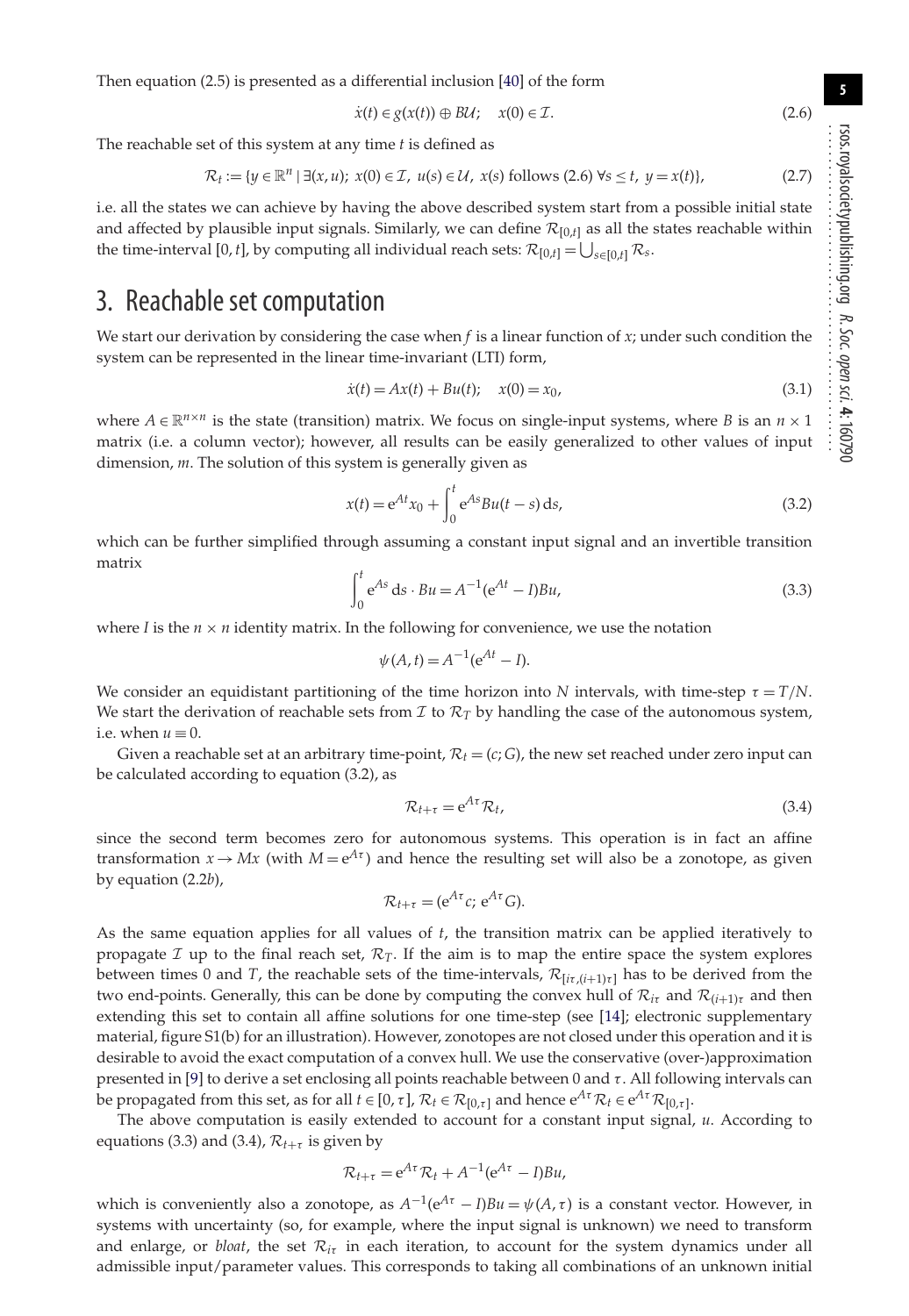value (contained in *I*) and unknown parameter (input signal or reaction rate value) and obtaining every state the system can thus possibly reach. This is generally done by taking the Minkowski sum of the reachable set propagated from *I*,  $\mathcal{R}_{t+\tau}$ ; and the 'bloating' sets,  $\beta_{\mu}$  and  $\beta_{\delta}$ , accounting for the uncertainty introduced in one time-step by the input or rate parameter set, respectively. In the following sections, we derive these bloating sets in a zonotope formalism for convex, one-dimensional sets of input and parameter values. In addition, see electronic supplementary material, figure S2 for demonstration of the computational steps.

To summarize, using the short form  $\mathcal{R}_i$  to denote either  $\mathcal{R}_{i\tau}$  or  $\mathcal{R}_{[(i-1)\tau,i\tau]}$  given in a zonotope form, the next reachable set is calculated as

$$
\mathcal{R}_{i+1} = (e^{A\tau} c_i; e^{A\tau} G_i) \oplus \beta_\mu \oplus \beta_\delta. \tag{3.5}
$$

As zonotopes can be stored as a set of column vectors summarized in a matrix, all the above computational steps are typically executed very efficiently, especially in languages dedicated for matrixvector operations. Additionally, functions of the transition matrix and the constant time-step—such as  $e^{A\tau}$ —have to be calculated only once through the initialization of the algorithm, providing a further gain in computational speed.

#### 3.1. Input for biological systems

In the algorithm proposed by Girard [\[9\]](#page-12-7) the input set, *U* is taken to be an *n*-dimensional hypercube enclosing all points between  $[-\mu, \mu]$  in all dimensions: equivalent to the radius  $\mu$  ball in the infinity norm. Such a generalized approximation of the input set is sometimes necessary, as the analysis is motivated by determining either a target or an avoidable set in the state-space, and the input set is meant to capture all variations induced by noise in a physical system.

In the case of biological inputs, however, we usually have more detailed information about *U*, meaning that the aforementioned general input set would contain many implausible signals, and hence the over-approximation would be too loose to provide useful information on the actual reachable sets. For example, in the typical case the control input is implemented as a certain type of molecular species added to the system; this cannot take negative values and it is also reasonable to assume an upper limit on the number of molecules injected at any time-point, which can be viewed as the bound  $\mu$ . Furthermore, the input matrix, *B*, determines how much each variable is affected by the input signal and hence cannot be neglected.

As *U* is typically not centred around 0, we divide the input effect into a drift term, corresponding to the effect of the centre of  $U(\mu_c)$  and an uncertainty term representing our lack of knowledge about the exact input value, i.e. the maximal difference,  $u_d$ , between the centre and possible values of  $U$ . Thus, the whole input set is taken into account as  $\mathcal{U} = [u_c - u_d; u_c + u_d]$ ; for instance, in the example above,  $u_c = \mu/2$  and  $u_d = \mu/2$ . The drift and uncertainty terms are calculated using equation (3.3), and the bloating set will be the zonotope

$$
\beta_{\mu} = (\psi(A, \tau)Bu_c; \psi(A, \tau)Bu_d). \tag{3.6}
$$

This calculation in this exact form is only possible if *A* is invertible—in the singular case we can use an approximation of equation (3.3), based on the integral of the Taylor-series of e*As* and compute a bloating factor  $\beta_{\nu}$  to correct for the small error thus introduced [\[20\]](#page-12-16):

$$
\psi(A, t) = \sum_{i=0}^{\nu} \frac{A^i t^{i+1}}{(i+1)!} \oplus \underbrace{\left(0; e^{|A|t} - \sum_{i=0}^{\nu} \frac{|A|^i t^i}{i!} \right)}_{\beta_{\nu}}
$$

#### 3.2. Parameter uncertainty

Often we have to make predictions but only have approximate values of the parameters contributing to matrix *A*, either due to imperfect knowledge of reaction rates [\[41\]](#page-13-17), or because we can only control a reaction through some interaction that is not or cannot be modelled explicitly. Therefore, we derive a way to account for uncertainty in case the matrix *A* is also drawn from a set or ensemble of matrices. For example, we can consider the case where a single reaction rate, *k*, possibly affecting more than one element of *A*, is not known precisely or controlled. We assume that *k* has some plausible upper and lower bounds and hence it can be considered as coming from an interval centred at the nominal value  $\hat{k}$ , i.e.  $k ∈ [k − δ, k + δ]$ . We approach the problem by following the nominal dynamics using the previously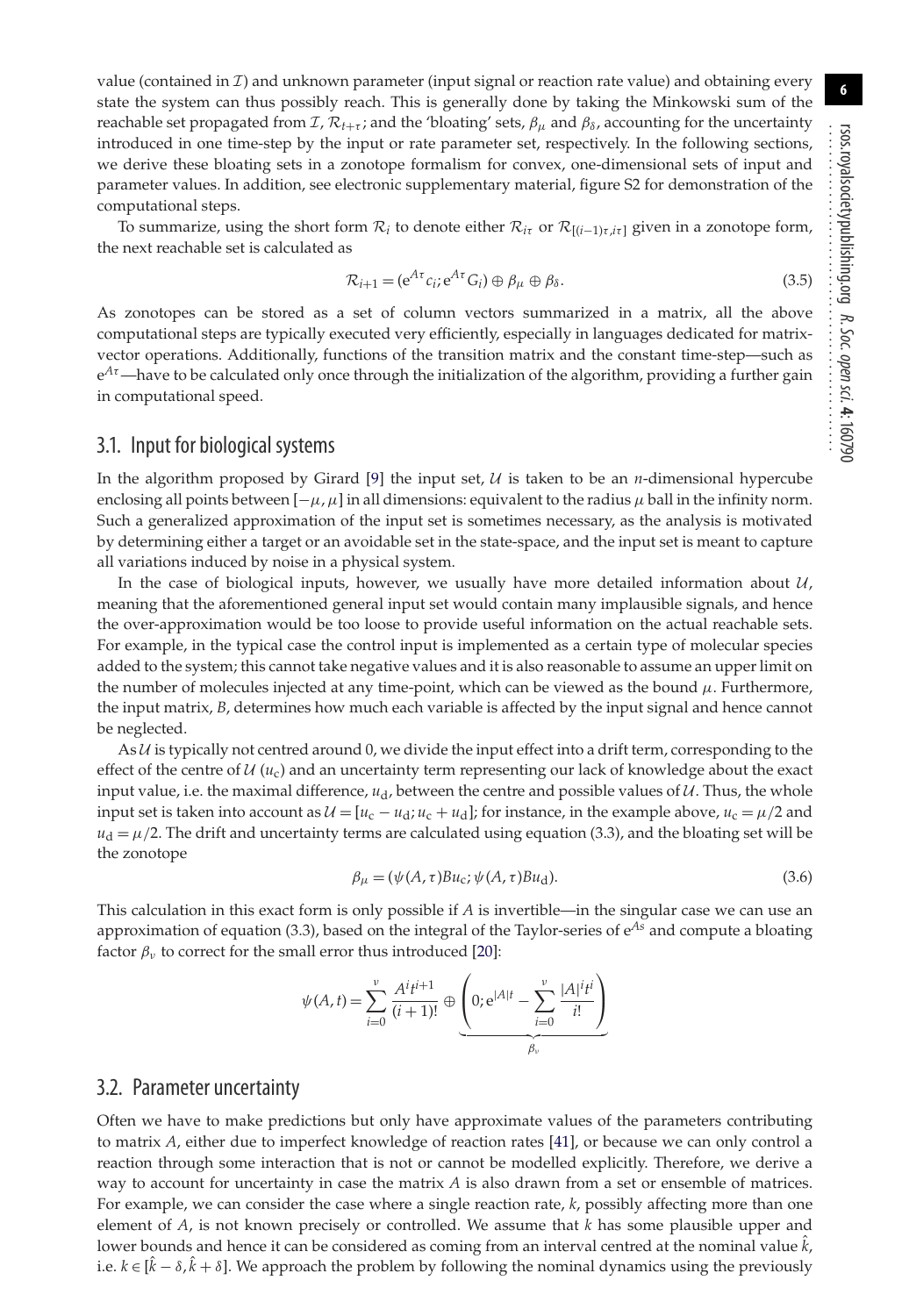$$
\mathcal{R}_{i+1}(A(k)) \subseteq \mathcal{R}_{i+1}(A(\hat{k})) \oplus \beta_{\delta},
$$

where  $A(k)$  denotes the matrix formed using the parameter value  $k$ . For positive  $x$ , we can bound  $A(k)x$ with  $A(\hat{k})x + Dx$ , where *D* is the  $n \times n$  matrix computed as  $|A(\hat{k} + \delta) - \hat{A}(\hat{k})|$ . To make *Dx* independent of the state variable—and thus derive a general formula—we use a conservative estimation of  $x: Dx \leq x$  $D|x|_{\text{max}}$ , where  $|x|_{\text{max}}$  can be approximated generally for the whole algorithm, or, more practically, in each time-step based on the states in the current reachable set. We derive  $|x|_{\text{max}}$  from the zonotope definition in equation (2.1): given a reachable set in the form  $(c, G)$ , the *i*th coordinate of the maximal vector is computed by the formula

$$
\{|x|_{\max}\}_i = \{c\}_i + \sum_{k=1}^p |\{g_k\}_i|.
$$
\n(3.7)

Note that  $|x|_{\text{max}}$  might not be in the reachable set, but there is at least one point for each coordinate for which  $\{x\}_i = \{ |x|_{\text{max}}\}_i$  holds (see electronic supplementary material, figure S2(b)).  $|x|_{\text{max}}$  is derived as  $|c| + \sum |G|$  with all summations carried out *by rows*. We also take into account a rough estimate of the next reachable set, so that in non-converging cases  $|x|_{max}$  is not underestimated:  $|x|_{max} = max\{|c| +$  $\sum |G|$ ,  $e^{At}(|c| + \sum |G|)$ .

For each coordinate of vector  $D|x|_{\text{max}}$  the difference between dynamics under any *k* and the centre,  $\hat{k}$ , can be enclosed in the zero-centred set,

$$
\forall d_i = \{A(k)x\}_i - \{A(\hat{k})x\}_i; \quad d_i \in (0; \{D|x|_{\max}\}_i),
$$
\n(3.8)

from which a zonotope considering all coordinates can be obtained as  $(0; diag{D}|x|_{max})$ . From here, we proceed considering this zonotope as an input set centred at 0—in agreement with the fact that trajectories of the nominal value,  $\hat{k}$ , are already calculated through the transition matrix. Therefore, the bloating set accounting for parameter uncertainty,  $\beta_{\delta}$ , can be computed as

$$
\beta_{\delta} = (\underline{0}; \psi(A, \tau) \text{diag}\{D|x|_{\text{max}}\}).
$$
\n(3.9)

#### 3.3. Nonlinear systems

Biological systems are often nonlinear, as even the simplest dimer-formation requires second-order rate laws that cannot be eliminated from the system. Nonlinear systems can lead to complex and unpredictable behaviour and their analysis can be difficult. The most popular way to overcome this is by performing a (piece-wise) linearization of the system. Here, we adopt this strategy, and at each step we linearize the system around its current centre using a first-order Taylor expansion, as described in [\[42\]](#page-13-18). This results in a system which is piece-wise linear, and has LTI properties in any interval, but which is overall time-varying; of course, this is only an approximation of the real underlying dynamics. The linearized system calculated at time *i*τ is

$$
\dot{x}(t) = \frac{\partial f}{\partial x}\bigg|_{x=c_i} (x(t) - c_i) + f(c_i) = A_i x(t) - A_i c_i + f(c_i). \tag{3.10}
$$

This system can be used to obtain the next reachable set together with a bloating factor that accounts for the difference between the original and the linearized dynamics

$$
\mathcal{R}_{i+1} = (c_i + \psi(A_i, \tau) f(c_i); \mathbf{e}^{A_i \tau} G_i) \oplus \beta_{\epsilon}, \tag{3.11}
$$

where  $\beta_{\epsilon}$  can be computed iteratively as proposed in [\[42\]](#page-13-18). Here, we use the zonotopic set representation to obtain a tight estimate of the effect of nonlinearity.

Consider the error function  $\epsilon(x) = |f(x) - [A_i(x - c_i) + f(c_i)]|$ —using a substitution of *x* by  $(c_i + dx)$ , we obtain  $\epsilon$  as a function of dx, the distance between a point and the centre. We define an upper bound for dx, as in equation (3.7):  $\{ |dx|_{max} \}_i = \sum_{k=1}^p |\{g_k\}_i|$ , and approximate  $\epsilon(x)$  with a function monotonously increasing with dx. Hence, we obtain an estimation for which  $\epsilon(x) \leq \hat{\epsilon}(|dx|_{max})$  and construct a generator set

$$
G_l = \text{diag}\{\hat{\epsilon}(|dx|_{\text{max}})\},\tag{3.12}
$$

which represents a bound on the nonlinearity of the system.

To obtain the reach set of the time-interval  $[i\tau, (i+1)\tau]$  further approximations have to be applied to enclose all trajectories between the two time-points. As the piece-wise linear system is time-varying, the estimation of the time-interval  $[0, \tau]$  is not sufficient. Instead, as mentioned before (see also in electronic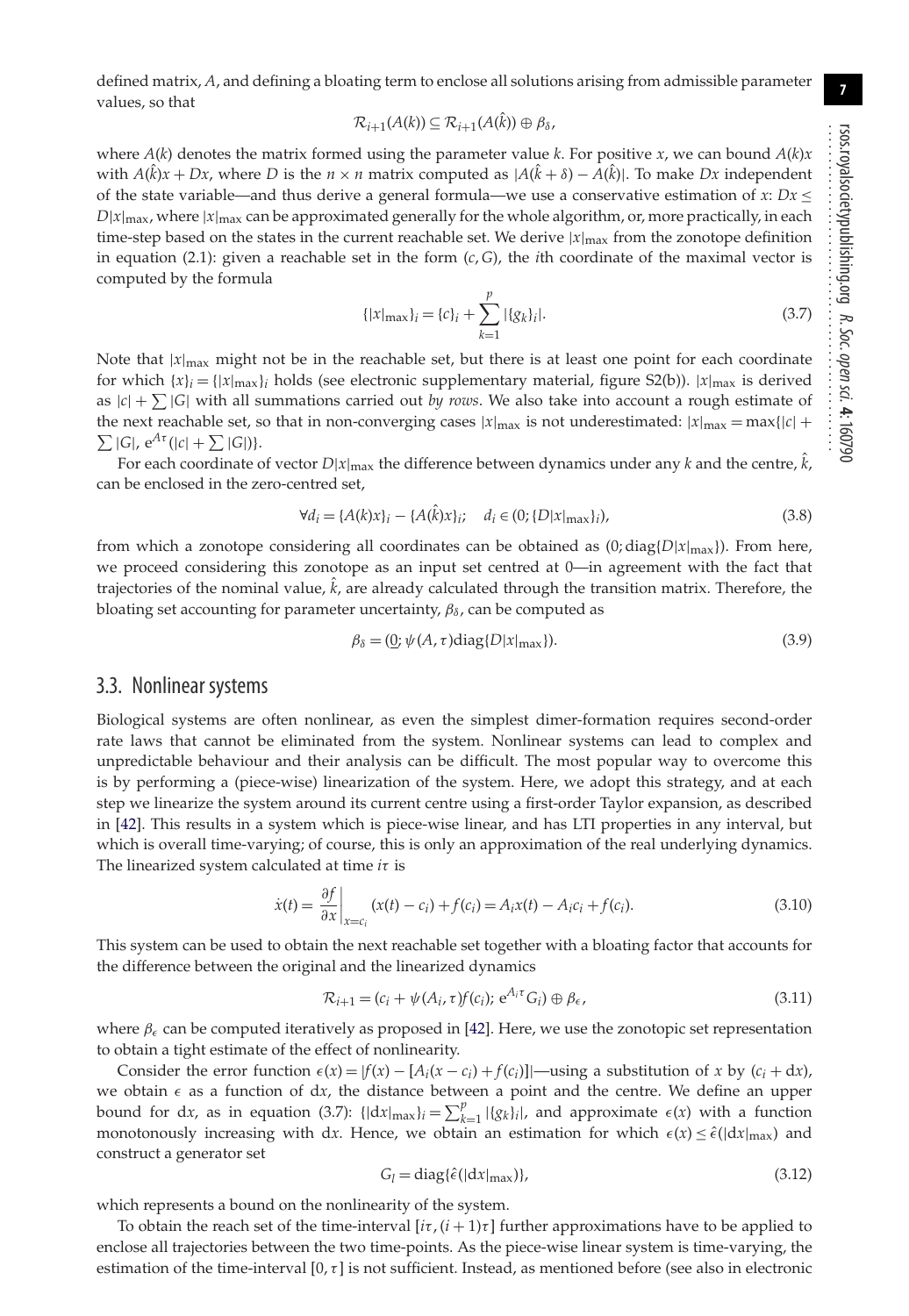**8**

Although the computation in equation (3.11) assumes a constant time-step, it can be modified to incorporate variable steps, τ*i*, without loss of efficiency, as in the nonlinear case the matrix exponential,  $e^{A_i\tau}$ , should anyway be computed in each iteration. Consequently, the first-order linearization used above can be combined with a higher-order, adaptive method by computing the central trajectory (*ci*) and each time-step  $(\tau_i)$  with the higher-order numerical technique, followed by reachable set computation based on these quantities. This way stiff systems with rapidly changing dynamics can be tackled without significant additional computing time, and slowly changing systems can gain a speed-up compared with fixed time-step calculations. Alternatively, we could replace the linearization with a more flexible description of the stochasticity than the LNA, such as moment closures [\[30\]](#page-13-12) or finite-state projection methods [\[43\]](#page-13-19).

## 4. Example applications

#### 4.1. Control of gene expression noise

The first example considered is a controlled stochastic gene expression system [\[28](#page-13-5)[,44\]](#page-13-20). In spite of its simplicity, this model is one of the most important examples in practice as protein production is a necessary and elementary building module in real and synthetic biological systems. Many applications might rely on the steady operation of such a unit, hence it is of great practical interest to know what the achievable noise levels and possible states of operation are. Let us take a simple depiction of protein production that focuses on two macromolecules, mRNA and protein, captured in two quantities of interest (mRNA and protein copy numbers, *m* and *p*, respectively). The overall process is broken up into four reactions, as follows:

> $\emptyset \longrightarrow^k nRNA$  (transcription), mRNA  $\xrightarrow{k_2}$  Ø (mRNA degradation),  $mRNA \stackrel{k_3}{\rightarrow} mRNA + protein$  (translation) and protein  $\stackrel{k_4}{\rightarrow} \emptyset$  (protein degradation),

where the symbol Ø represents that a molecule is produced from (or degraded into) some substance not modelled in the representation. This system translates into the stoichiometry matrix

$$
S = \begin{bmatrix} 1 & -1 & 0 & 0 \\ 0 & 0 & 1 & -1 \end{bmatrix},
$$

with each column standing for molecular abundance changes during a reaction of the ones listed above. The propensity of each reaction is formed by its characteristic rate and the molecular species' abundances,

$$
a_1 = k_1 \mu
$$
;  $a_2 = k_2 m$ ;  $a_3 = k_3 m$  and  $a_4 = k_4 p$ .

In this example, the dimensionless multiplier in the first reaction,  $\mu$ , represents our control over the transcription rate, assuming either discrete ( $\mu = 0$  or  $\mu = 1$ ) or continuous ( $\mu \in [0,1]$ ) values. A typical control signal would be a sequence of zeros and ones, delivered through, e.g. a light-sensitive set-up [\[45\]](#page-13-21), switching transcription on and off for some time period. After performing the LNA, we obtain a set of five ordinary differential equations, determining the time-evolution of the mean of *m* and *p*, the variance of *m* ( $\sigma_m$ ), the covariance of the two species ( $\sigma_{mp}$ ) and finally the variance of the protein abundance ( $\sigma_p$ ),

$$
\frac{\mathrm{d}}{\mathrm{d}t}\begin{bmatrix} m \\ p \\ \sigma_m \\ \sigma_{mp} \\ \sigma_p \end{bmatrix} = \begin{bmatrix} k_1\mu - k_2m \\ k_3m - k_4p \\ -2k_2\sigma_m + k_1\mu + k_2m \\ k_3\sigma_m - (k_2 + k_4)\sigma_{mp} \\ 2k_3\sigma_{mp} - 2k_4\sigma_p + k_3m + k_4p \end{bmatrix}.
$$

The system is started from  $I = 0$ , corresponding to no previously produced target molecules in the system and we investigate the reachable sets up to time  $T = 10$  with time-step  $\tau = 0.01$ . The time-units are normalized according to the protein's average turnover time, so that we gain a general model that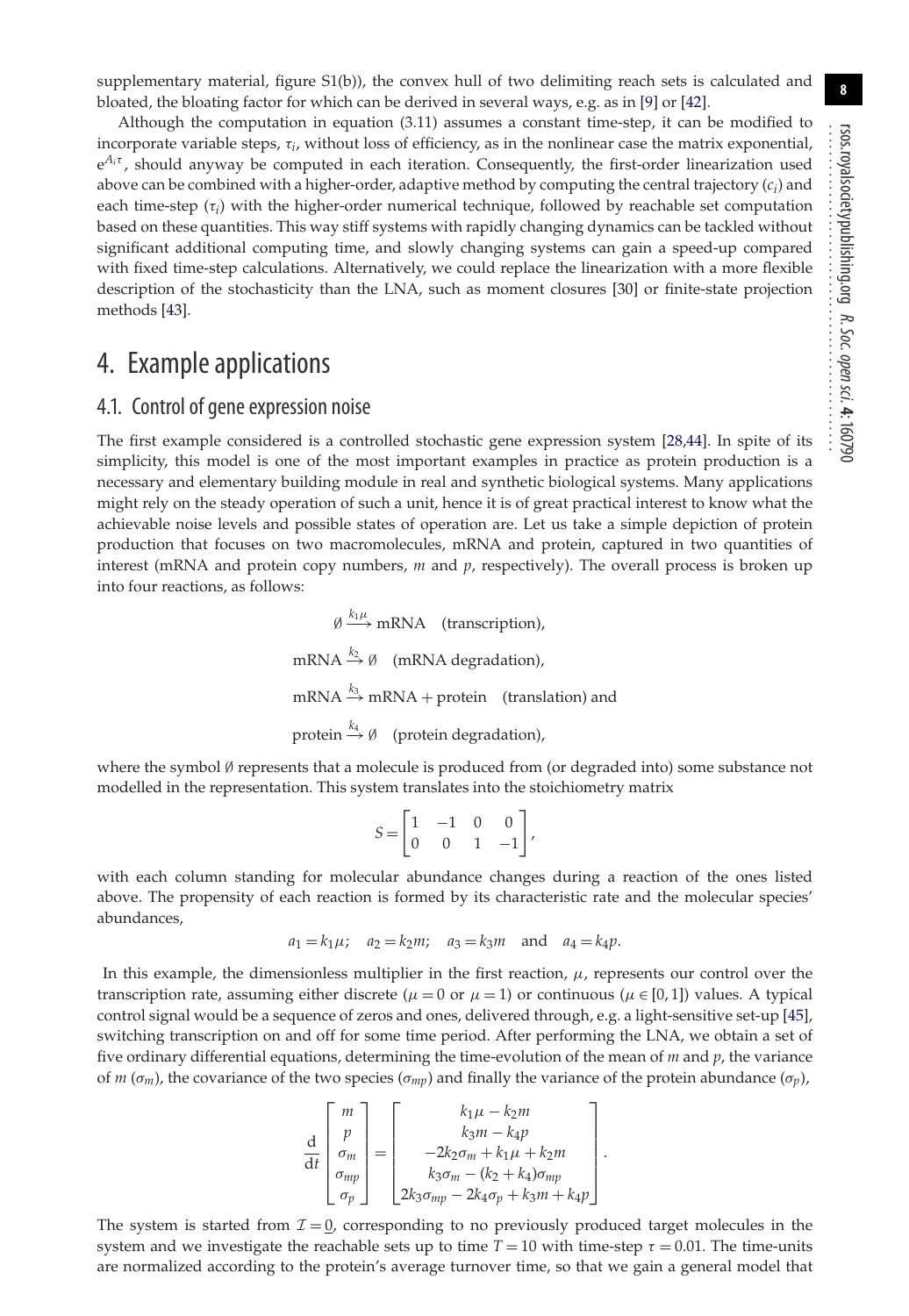<span id="page-8-0"></span>

**Figure 1.** Reachable states of the stochastic gene expression system with controlled transcription and additional uncertainty. Blueshaded regions show projection of the final reachable set to (a) the mRNA mean–protein mean plane and (b) the protein mean– protein variance plane. Dark and light blue shades indicate reachable sets without and with 5% uncertainty in parameter  $k_4$ . Red and green example trajectories are calculated from 10 000 exact simulations, under the input sequences  $u_1 = [1, 0, 1, 1, 1, 0, 1, 0, 1, 0]$  and  $u_2 = [1, 1, 1, 1, 1, 1, 1, 0, 0, 0, 0, 0, 1, 0, 1, 1, 0, 1, 1]$ , respectively, with protein degradation values as indicated in legend.

might be later scaled to reflect a specific macromolecule. Therefore, *k*<sup>1</sup> has units of [molecules/time-unit  $(t.u.)$ ], and all other  $k_i$  are in [1/t.u.]. We choose the reaction rates  $k = [100, 5, 100, 1]$  to show biologically relevant ratios of reaction speeds and steady states: under constitutive production there will be on average 20 mRNA and 2000 protein molecules.

[Figure 1](#page-8-0) shows projections of the final reachable set together with two sample trajectories. The samples are computed as the mean and variance of a population consisted of 10 000 direct realizations of the original stochastic system. The input signal  $\mu(t)$  is defined as a piece-wise constant function with values randomly drawn from  $\{0, 1\}$  and switching every 60 or 30 s  $(u_1$  and  $u_2$ , respectively); the signal is kept the same for all realizations contributing to a particular trajectory in [figure 1.](#page-8-0) We also take into account some uncertainty regarding the protein degradation rate, i.e. that the value of *k*<sup>4</sup> is unknown or can be externally changed to values within 5% of the nominal value, 1. The light blue regions in [figure 1](#page-8-0) show the estimate of the reachable set under such uncertainty. Interestingly, while a substantial part of the mRNA—protein mean space can be covered, the reachable states on the protein mean—variance plane are limited to a very narrow band. Therefore, if relying on the production of a protein with this module we will have to make a compromise: either have a low number of proteins produced, or a high amount but with great variability (as may be expected given the Poisson nature of this process). In addition, we find that uncertainty in the degradation rates has a profound effect on the general uncertainty of both the mean and variance levels (see electronic supplementary material, figure S3)—in agreement with previous findings on the importance of degradation [\[46,](#page-13-22)[47\]](#page-13-23).

#### 4.2. Model validation

In our second application, we consider a chain of three molecules affecting each others' production and demonstrate how our reachability analysis can contribute to model validation [\[48\]](#page-13-24) for stochastic systems. The molecules A, B and C in [figure 2](#page-9-0) can represent any chain of interacting species with similar reaction networks; for example, a simple model of transcription factors, where only protein levels are modelled explicitly. The regulatory effect of these molecules is through the production rate of their target species. Three different wiring schemes are considered: (i) molecule A induces molecule B, which in turn activates the production of C; (ii) molecule A also activates molecule C, such that this effect is more profound than the activation via B; (iii) molecule C feeds back onto, and induces the production of A. In each model, we simplify the mathematical description by assuming equal degradation rates for all species; hence the models can be summarized by five parameters: *k*AB, *k*BC, *k*AC, *k*CA and *k*deg, where the subscript *XY* refers to the activation of *Y* by *X*. In all models  $k_{AB} = 1$  and  $k_{deg} = 0.8$ , and the other parameters are chosen to reflect the connections of the model and produce similar maximal values in the output, C. All reaction rate values have units of  $[1/t.u.]$ , where the arbitrary unit of time relates to the speed of changes in the system. However, the general shape of dynamics is determined by the relative weights of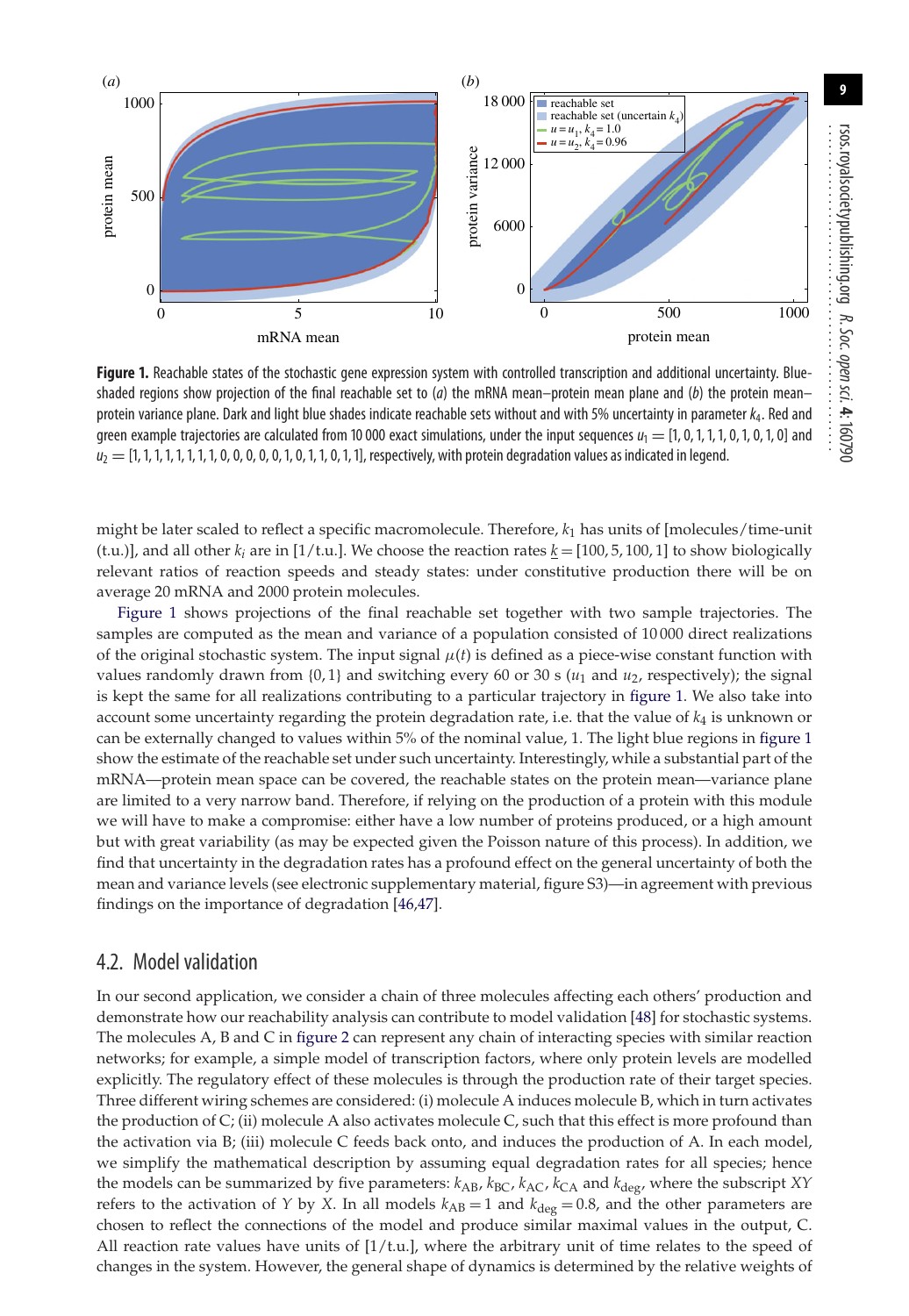<span id="page-9-0"></span>

Figure 2. Model evaluation by comparing reachable sets and single measurements. (a) Schematics of the three reaction chain models. Models differ in rates corresponding to dashed arrows. (i)  $k_{BC} = 1$ ,  $k_{AC} = k_{CA} = 0$ . (ii)  $k_{BC} = 0.1$ ,  $k_{AC} = 0.9$ ,  $k_{CA} = 0$ . (iii)  $k_{BC} = 1$ ,  $k_{AC} = 0$ ,  $k_{CA} = 0.2$ . (b) Reachable region over time of the output (molecule C) starting from the initial set 80  $\le A_0 \le 120$ ,  $B_0=$  C<sub>0</sub>  $=$  0. Dark areas represent reachable values of the mean, light blue shades are the  $\pm$  1 s.d. region computed with the maximal reachable value of the variance. Coloured circles are sample points taken from single exact simulations of model (i). (c) Distance of observation points from the reachable set of mean values. Lines show the average distance of observed data points at each time of measurement, the top of error bars depict the maximal distance at the evaluation points (colours as indicated in legend). Distances for each model are normalized by the maximal reachable standard deviation value. Time in  $(b)$  and  $(c)$  is in arbitrary units based on the macromolecular production rate, such that with maximal interaction strength, on average one product molecule is created in 1 t.u.

certain reactions, which the above simplified rate values show more clearly. These can be later scaled to represent a particular system with known time-scales. For example, if it is known that the production of molecule B through the activation of A results in approximately 500 molecules each hour,  $k_{AB}$  and  $k_{\text{dec}}$ should become 500 and 400 [1/hour], but the following analysis would only differ in the scale of the horizontal axis.

In order to model measurements, we generate five individual stochastic trajectories from model (i), with parameter values  $k_{BC} = 1$ ,  $k_{AC} = k_{CA} = 0$  and an initial A value randomly chosen from the range [80, 120]. We then sample the amount of molecule C, associated with the experimentally measurable output, from these simulations at six time-points; and evaluate the distance of each measurement point from the reachable set of mean values at that specific time. The distance is normalized by the maximum reachable value of standard deviation and consequently zero for all points within the reachable set. As [figure 2](#page-9-0)*b*,*c* show, it is very unlikely that the observations arose from model (ii). Although the true model shows the best correspondence to the data, model (iii)—representing a feedback system—cannot be discarded due to the wide range of values molecule C can reach in that specific wiring scheme. If the relative noise level is reduced by raising the average initial abundance (to approx. 300 molecules), or measurements from another species (e.g. molecule A) is also available, the distinction between different models becomes clear with model (i) unambiguously fitting the data best.

This should only serve as an illustration of the potential use of reachability analysis for model (in)validation. Coupled with, e.g. experimental design methods [\[49](#page-13-25)[,50\]](#page-13-26), we can, for example, iteratively rule out candidate models.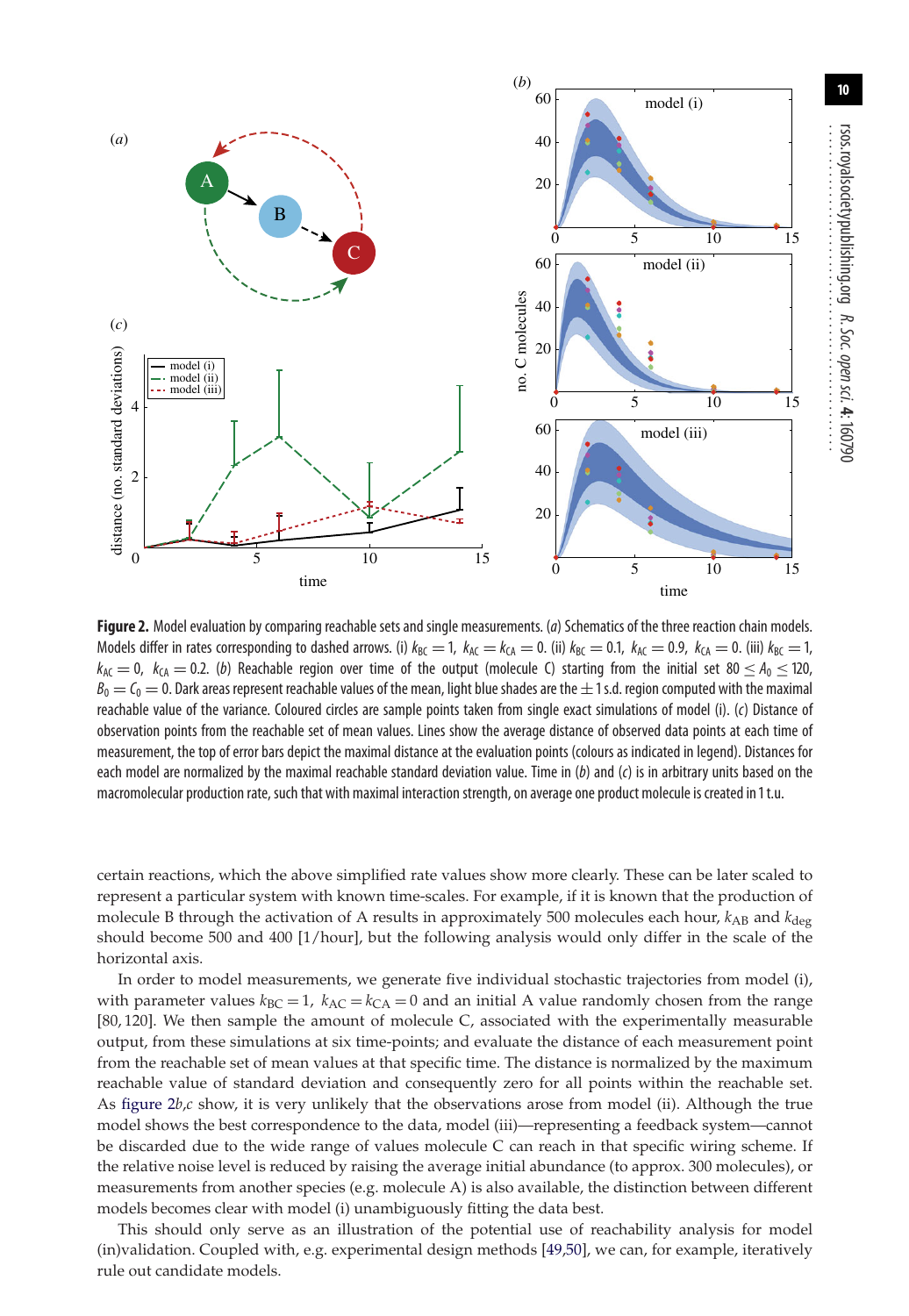# rsos.royalsocietypublishing.org R. Soc. open sci. **4**: 160790 ................................................

#### 4.3. Bistable system

Our last example is a model exhibiting bistability, on which we demonstrate limitations of zonotopebased reach set computation, but also how reachability analysis can be used for *qualitative* exploration of biological system dynamics. As bistability plays a crucial role in cellular decision making [\[51\]](#page-13-27), we choose a concrete stem cell differentiation model to examine this phenomenon. The model describes the interaction of the Oct4-Sox2 complex with stem cell marker Nanog [\[52\]](#page-13-28). Although it is a simplified representation of the underlying network that summarizes numerous reactions into rates used in modelling, it still produces bistable behaviour. The model has two variables (*N* and OS) and five reactions,

$$
a_1 = k_1 \cdot \left(\frac{k_2OS^{\gamma_{\text{os}}}}{(K + OS^{\gamma_{\text{os}}})k_{\text{deg}}}\right)^2; \quad a_2 = k_{\text{deg}}OS; a_3 = \frac{k_3OS^{\gamma_{\text{os}}}}{K + OS^{\gamma_{\text{os}}}}; \quad a_4 = \frac{k_4N^{\gamma_n}}{K + N^{\gamma_n}} \quad \text{and} \quad a_5 = k_{\text{deg}}N,
$$

where the reactions stand for auto-activated production of the Oct4-Sox2 complex, degradation of the complex, Oct4-Sox2 activated production of Nanog, auto-activated production and degradation of Nanog, respectively. Accordingly, the stoichiometry matrix of the system is

$$
S = \begin{bmatrix} 1 & -1 & 0 & 0 & 0 \\ 0 & 0 & 1 & 1 & -1 \end{bmatrix}.
$$

We take a set of parameter values from [\[52\]](#page-13-28) that makes the model bistable,

$$
[k_1, k_2, k_3, k_4, k_{\text{deg}}, K, \gamma_{\text{OS}}, \gamma_{\text{N}}] = [0.03, 50, 0.1, 14, 1, 10, 1, 2].
$$

Here, we focus on how bistability affects our prediction of the average behaviour. Therefore, in practice, our analysis is equivalent to computing the reachable sets of the corresponding deterministic system. We fix rate parameters to the above values, and introduce uncertainty through allowing a range of initial values. As noise in the initial Oct4-Sox2 concentration,  $OS<sub>0</sub>$ , has no significant effect on the dynamics, we fix its value to 60. Similarly, variance and covariance values do not influence mean Nanog level, hence their value is also without variability,  $\sigma_{\text{os}} = 10$ ,  $\sigma_{\text{os}-n} = 1$ ,  $\sigma_n = 0.1$ . On the other hand, as the system is in a bistable regime, Nanog initial values determine which of the two fixed points—corresponding to high-Nanog, stem cell phenotype or low-Nanog, differentiated phenotype—is reached by the system. Therefore, we explore different initial values of Nanog, *N*0, with a 25% uncertainty in each case.

The value 0.6 is close to the boundary between the two basins of attraction (c.f. fig. 2A in [\[52\]](#page-13-28)). Hence, the initial set  $\mathcal{I} = [0.45, 0.75]$  inevitably contains a sample of states from both basins. We first compute the reachable set up until 15 arbitrary time units. As zonotopes are limited to describe centrally symmetric and convex reach sets, the set enclosing both high- and low-Nanog steady states also includes a set of implausible, negative values that arise as the symmetric counterparts of the highly positive (greater than 10) Nanog values. We exclude this range of values as it is clearly an artefact of set representation and concentrate on the strictly positive subset of reachable states. [Figure 3](#page-11-0) shows Nanog mean values in blue on a logarithmic scale as a function of time. As a comparison, we also conduct reachability analysis restricted to the stem cell or differentiated cell regime. The former is started from the initial set  $I =$ [1.5, 2.5] and the latter from Nanog values  $N_0 \in [0.3, 0.5]$ . The collective evolution of trajectories is shown with red and green reach sets in [figure 3.](#page-11-0)

It is clear from the comparison of the shaded regions in [figure 3](#page-11-0) that the final reachable set obtained with  $N_0 = 0.6$  indeed contains both steady states. Furthermore, the upper limit of the reach set is not only conservative, but also tight. Therefore, the only crude over-approximation is due to symmetry and the high-Nanog state is well outlined even in this analysis. In addition, obtaining negative reachable sets for variables that should not assume negative values can be used as an indicator of discontinuous behaviour within the analysis. After such an observation, restricting the set of initial values—similarly to how the second and third reachable sets are obtained in [figure 3—](#page-11-0)can shed light on the underlying dynamics.

### 5. Discussion

In this work we have introduced a method to compute the states that a stochastic biochemical network can access under a control input signal. The method is particularly applicable to determine reachable mean–variance values of the investigated species, and hence estimate noise levels of a system. Our aim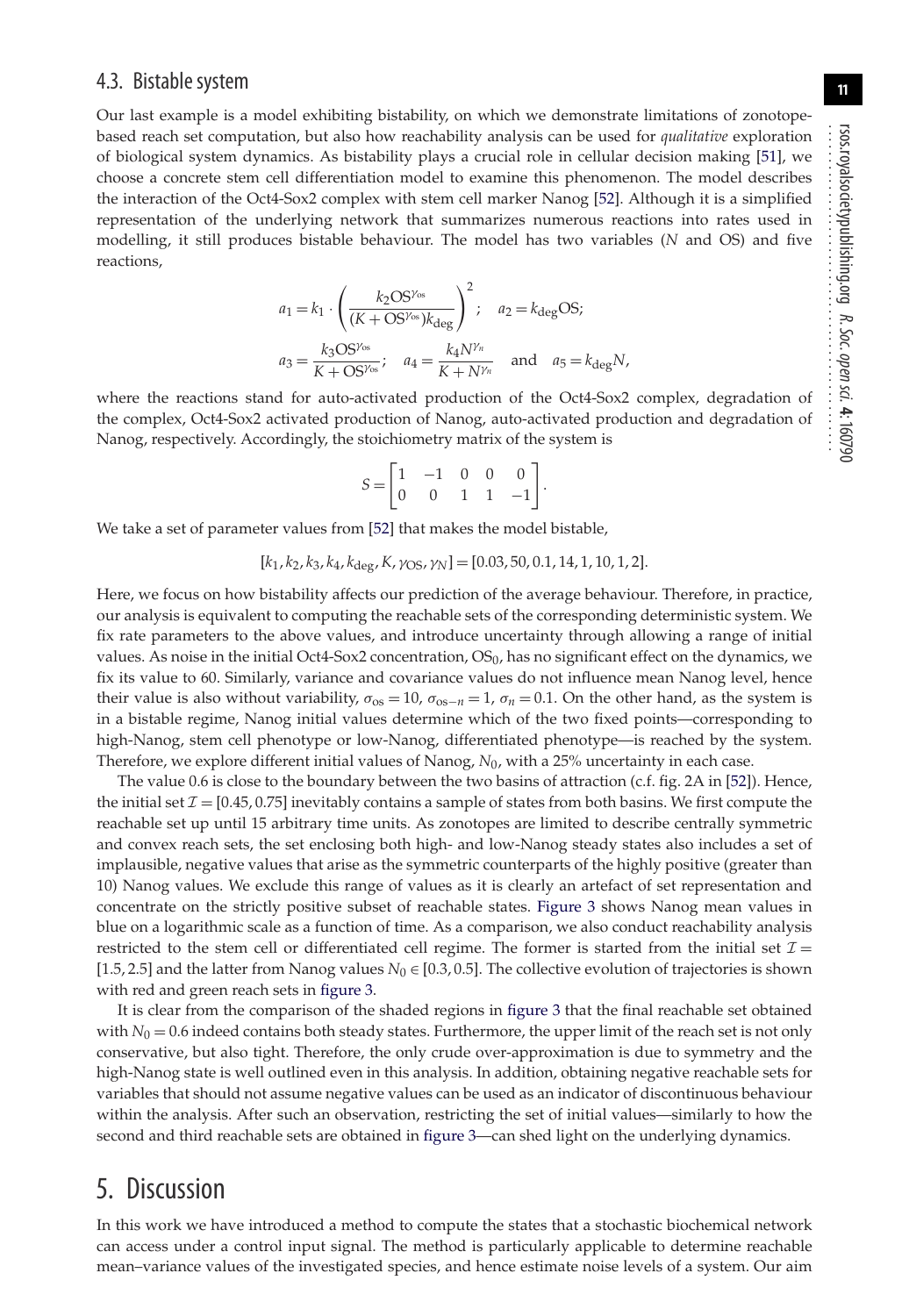<span id="page-11-0"></span>

**Figure 3.** Investigating bistability via reachable sets of a stem cell differentiation model. Shaded regions show a conservative estimate of the achievable mean Nanog levels over time. The dark blue region is an over-approximation of the reachableset of the bistablesystem, when the analysis is started from an initial set of bistability, i.e. a set enclosing states leading to both fixed points.  $N_0 = 0.6 \pm 0.15$ . Red and green shades show reachable sets computed from 'monostable' initial sets, from which all trajectories converge to the differentiation fixed point (low-Nanog level, in red) or to the stem cell fixed point (high-Nanog level, in green). Initial Nanog values are 0.4  $\pm$  0.1 and  $2 \pm 0.5$ , respectively.

is to provide a computationally efficient tool that could be used in the search for the best modelling description or regulatory design of stochastic networks.

Here, we used the linear noise and moment expansion approximations to extract deterministic equations of the mean and covariance matrix that served as a basis for our reachable set computation. Both can be accessed on GitHub as parts of our Python package, MEANS [\[31\]](#page-13-7). We have presented a general algorithm for linear and nonlinear reachability analysis based on zonotopes, together with formulae for handling relevant input types: addition of molecules and control of a reaction rate. All steps are implemented in Matlab to semi-automatically generate the reachable sets for a problem defined in terms of a transition function, input matrix and bounds, and parameter uncertainty. The algorithm can be executed on any given set of ODEs describing some characteristics of the system, hence it is applicable regardless of the approximation method used for the generation of equations and also to deterministic biological models.

We demonstrate the method on three schematic models of biological macromolecules: a controlled gene expression system; a cascade of modifying molecules, e.g. transcription factors; and a bistable model of stem cell differentiation. In all examples the approximation is conservative, hence trajectories randomly generated from a set of admissible signals and initial values are confined within the set our method predicts. In linear cases, if we have precise knowledge of the parameter values and input bounds, the predicted reachable set will be exact as well, i.e. each point in it can be actually accessed by an appropriate input sequence. This cannot be ensured for nonlinear systems (or uncertain rate values) as the conservative estimates used for the nonlinearity (or reaction rate effect) are obtained from approximations the system might not take. However, our estimation reflects the general characteristics of the system—e.g. if some variables of a generally nonlinear system have linear equations—and hence unnecessary over-approximations are avoided to provide a tight estimate. This is crucial in the evaluation of various control designs on the basis of mean–variance values reachable through them.

Our method is based on a zonotope representation of reachable, initial and parameter sets. Set operations can be efficiently computed using this representation method, which allows us to apply our reachability analysis to many-variable, complicated biological networks. However, the number of generator vectors in the reachable set increases in every iteration, and for a long time horizon or small time-step the algorithm can become expensive regarding memory space. In smaller systems, such as our examples, this effect is still negligible, but for high-dimensional cases the increase is more significant. For such cases one can turn to the zonotope-reduction technique presented by Girard [\[9\]](#page-12-7) to limit the size of zonotopes to an adjustable value.

Note also that zonotopes, and hence the sets in our analysis, are by definition convex and centrally symmetric. Therefore, systems where the actual reachable set is concave or consisted of multiple sets especially networks with bi- and multi-stability—will be largely over-approximated. In our last example,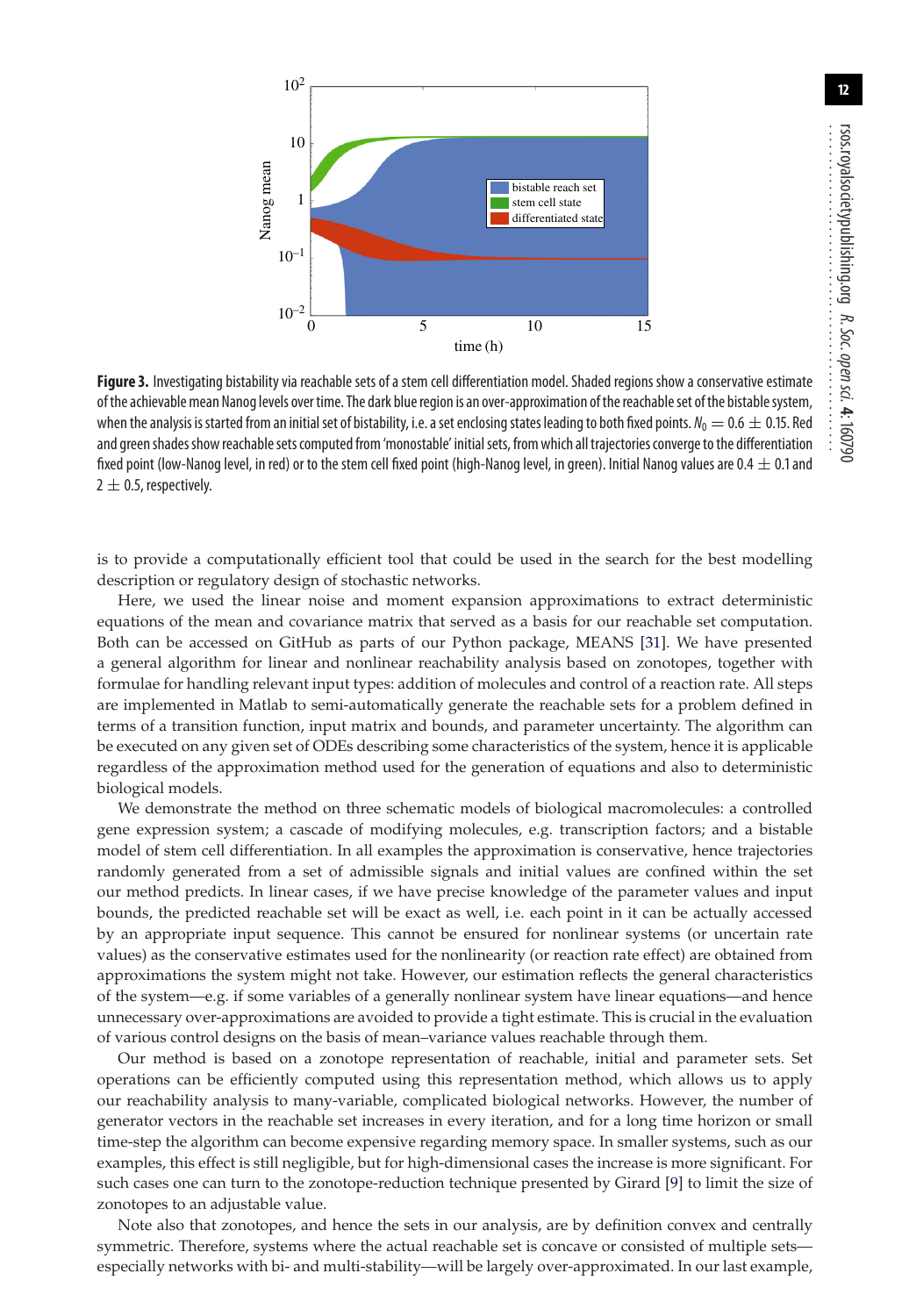we have tested this aspect of the algorithm on a differentiation model with bistable dynamics. As the two expression level states in such cases are typically of different magnitudes, our method is forced to enclose a high proportion of negative values besides also incorporating a non-accessible region between the two states. However, we also found that this drop in approximation quality is a good indicator of the system entering a bistable regime of initial conditions/input signal. A similar over-approximation case can arise for imprecise parameter values of the transition matrix: although admissible parameter sets are symmetric sets given as a nominal value with error bounds, the influence of parameters is usually not symmetric on the reachable set. Therefore zonotopes lead to a rough approximation when some rates show high uncertainty. Just like in the case of multi-stability, a preliminary analysis using our general method can reveal these issues, and point one towards a more exhaustive study using a series of reachable sets for fixed values (or small intervals) of initial values or rate parameters to cover the range of interest and extrapolate for tighter approximation.

As often the case in the analysis of biochemical systems, incomplete information about the model structure and crucial constants of the system makes a detailed and informative analysis impossible. Our method is not applicable for the exploration of differences in model structures; this problem can be treated implicitly by either doing independent analysis of all candidate models or choosing rate parameter uncertainty such that zero (i.e. no interaction) is among the admissible values. The latter is likely to give rise to an over-generalized approximation, as described above; while the first one is only advisable for a small number of possible models, like in our second example. Furthermore, limited measurements and high levels of noise can also influence the method's power for validation, as [figure 2](#page-9-0)*c* demonstrates: in such cases flexible models might be favoured even over the true model. Therefore, we advise the use of other tools, such as topological sensitivity analysis [\[53\]](#page-13-29) coupled with our method for a more thorough investigation of model space.

Data accessibility. This article has no additional data.

Authors' contributions. E.L. and M.P.H.S. designed the study and example applications, drafted the manuscript and gave their final approval for publication. E.L. carried out the mathematical derivation and computational implementation. Competing interests. We declare we have no competing interests.

Funding. E.L. acknowledges support from the Schrödinger Scholarship; M.P.H.S. is supported by the BBSRC and through HFSP grant no. RGP0061/2011.

## References

- <span id="page-12-0"></span>1. Khalil AS, Collins JJ. 2010 Synthetic biology: applications come of age. Nat. Rev. Genet.**11**, 367–379. [\(doi:10.1038/nrg2775\)](http://dx.doi.org/doi:10.1038/nrg2775)
- <span id="page-12-1"></span>2. Elowitz MB, Leibler S. 2000 A synthetic oscillatory network of transcriptional regulators. Nature **403**, 335–338. [\(doi:10.1038/35002125\)](http://dx.doi.org/doi:10.1038/35002125)
- <span id="page-12-2"></span>3. Gardner TS, Cantor CR, Collins JJ. 2000 Construction of a genetic toggle switch in Escherichia coli. Nature **403**, 339–342. [\(doi:10.1038/35002131\)](http://dx.doi.org/doi:10.1038/35002131)
- <span id="page-12-3"></span>4. Milias-Argeitis A, Summers S, Stewart-Ornstein J, Zuleta I, Pincus D, El-Samad H, Khammash M, Lygeros J. 2011 In silico feedback for in vivo regulation of a gene expression circuit. Nat. Biotechnol.**29**, 1114–1116. [\(doi:10.1038/nbt.2018\)](http://dx.doi.org/doi:10.1038/nbt.2018)
- <span id="page-12-4"></span>5. Menolascina F, Fiore G, Orabona E, De Stefano L, Ferry M, Hasty J, di Bernardo M, di Bernardo D. 2014 In-vivo real-time control of protein expression from endogenous and synthetic gene networks. PLoS Comput. Biol.**10**, e1003625. [\(doi:10.1371/journal.](http://dx.doi.org/doi:10.1371/journal.pcbi.1003625) [pcbi.1003625\)](http://dx.doi.org/doi:10.1371/journal.pcbi.1003625)
- <span id="page-12-5"></span>6. McMahon SS, Lenive O, Filippi S, Stumpf MPH. 2015 Information processing by simple molecular motifs and susceptibility to noise. J. R. Soc. Interface**12**, 20150597. [\(doi:10.1098/rsif.2015.0597\)](http://dx.doi.org/doi:10.1098/rsif.2015.0597)
- 7. Filippi S et al. 2016 Robustness of MEK-ERK dynamics and origins of cell-to-cell variability in MAPK signaling.Cell Rep.**15**, 2524–2535. [\(doi:10.1016/j.celrep.2016.05.024\)](http://dx.doi.org/doi:10.1016/j.celrep.2016.05.024)
- <span id="page-12-6"></span>8. Fu AQ, Pachter L. 2016 Estimating intrinsic and extrinsic noise from single-cell gene expression

measurements. Stat. Appl. Genet. Mol. Biol. **15**, 447–471. [\(doi:10.1515/sagmb-2016-0002\)](http://dx.doi.org/doi:10.1515/sagmb-2016-0002)

- <span id="page-12-7"></span>9. Girard A. 2005 Reachability of uncertain linear systems using zonotopes. In Hybrid systems: computation and control (eds M Morari, L Thiele), pp. 291–305. Berlin, Germany: Springer.
- 10. Audemard G, Bozzano M, Cimatti A, Sebastiani R. 2005 Verifying industrial hybrid systems with MathSAT.Electron. Notes Theor. Comput. Sci. **119**, 17–32. [\(doi:10.1016/j.entcs.2004.12.022\)](http://dx.doi.org/doi:10.1016/j.entcs.2004.12.022)
- <span id="page-12-9"></span>11. Cross EA, Mitchell IM. 2008 Level set methods for computing reachable sets of systems with differential algebraic equation dynamics. In American Control Conf., Seattle, WA, 11–13 June, pp. 2260–2265.
- 12. Prandini M, Hu J. 2009 Application of reachability analysis for stochastic hybrid systems to aircraft conflict prediction. IEEE Trans. Automat. Control **54**, 913–917. [\(doi:10.1109/TAC.2008.2011011\)](http://dx.doi.org/doi:10.1109/TAC.2008.2011011)
- <span id="page-12-8"></span>13. Scacchioli A, Bayen AM, Stojadinovic B. 2014 Assessment of uncertainty propagation in the dynamic response of single-degree-of-freedom structures using reachability analysis. J. Eng. Mech. **140**, 1–12. [\(doi:10.1061/\(ASCE\)EM.1943-7889.](http://dx.doi.org/doi:10.1061/(ASCE)EM.1943-7889.0000676) [0000676\)](http://dx.doi.org/doi:10.1061/(ASCE)EM.1943-7889.0000676)
- <span id="page-12-10"></span>14. Althoff M, LeGuernic C, Krogh BH. 2011 Reachable set computation for uncertain time-varying linear systems. In Proc. of the 14th Int. Conf. on Hybrid Systems: Computation and Control, HSCC '11, pp. 93–102. New York, NY: ACM.
- <span id="page-12-11"></span>15. Kurzhanski AB, Vályi I. 1997 Ellipsoidal calculus for estimation and control. Laxenburg, Austria: IIASA.
- <span id="page-12-12"></span>16. Greenstreet MR, Mitchell I. 1999 Reachability analysis using polygonal projections, vol. 1569, pp. 103–116. Berlin, Heidelberg: Springer.
- <span id="page-12-13"></span>17. Han Z, Krogh BH. 2006 Reachability analysis of large-scale affine systems using low-dimensional polytopes. In Hybrid systems: computation and control (eds J Hespanha, A Tiwari), pp. 287–301, Berlin, Heidelberg: Springer.
- <span id="page-12-14"></span>18. Asarin E, Dang T, Girard A. 2003 Reachability analysis of nonlinear systems using conservative approximation. In Hybrid systems: computation and control (eds O Maler, A Pnueli). LNCS, vol. 2623, pp. 20–35, Berlin, Heidelberg: Springer.
- <span id="page-12-15"></span>19. Mitchell IM, Templeton JA. 2005 A toolbox of Hamilton-Jacobi solvers for analysis of nondeterministic continuous and hybrid systems. In Hybrid systems: computation and control (eds M Morari, L Thiele), pp. 480–494, Berlin, Heidelberg: Springer.
- <span id="page-12-16"></span>20. Althoff M, Krogh BH. 2014 Reachability analysis of nonlinear differential-algebraic systems. IEEE Trans. Automat. Control **59**, 371–383. [\(doi:10.1109/TAC.](http://dx.doi.org/doi:10.1109/TAC.2013.2285751) [2013.2285751\)](http://dx.doi.org/doi:10.1109/TAC.2013.2285751)
- <span id="page-12-17"></span>21. Szederkényi G, Kovács M, Hangos KM. 2002 Reachability of nonlinear fed-batch fermentation processes. Int. J. Robust Nonlin. Control **12**, 1109–1124. [\(doi:10.1002/rnc.686\)](http://dx.doi.org/doi:10.1002/rnc.686)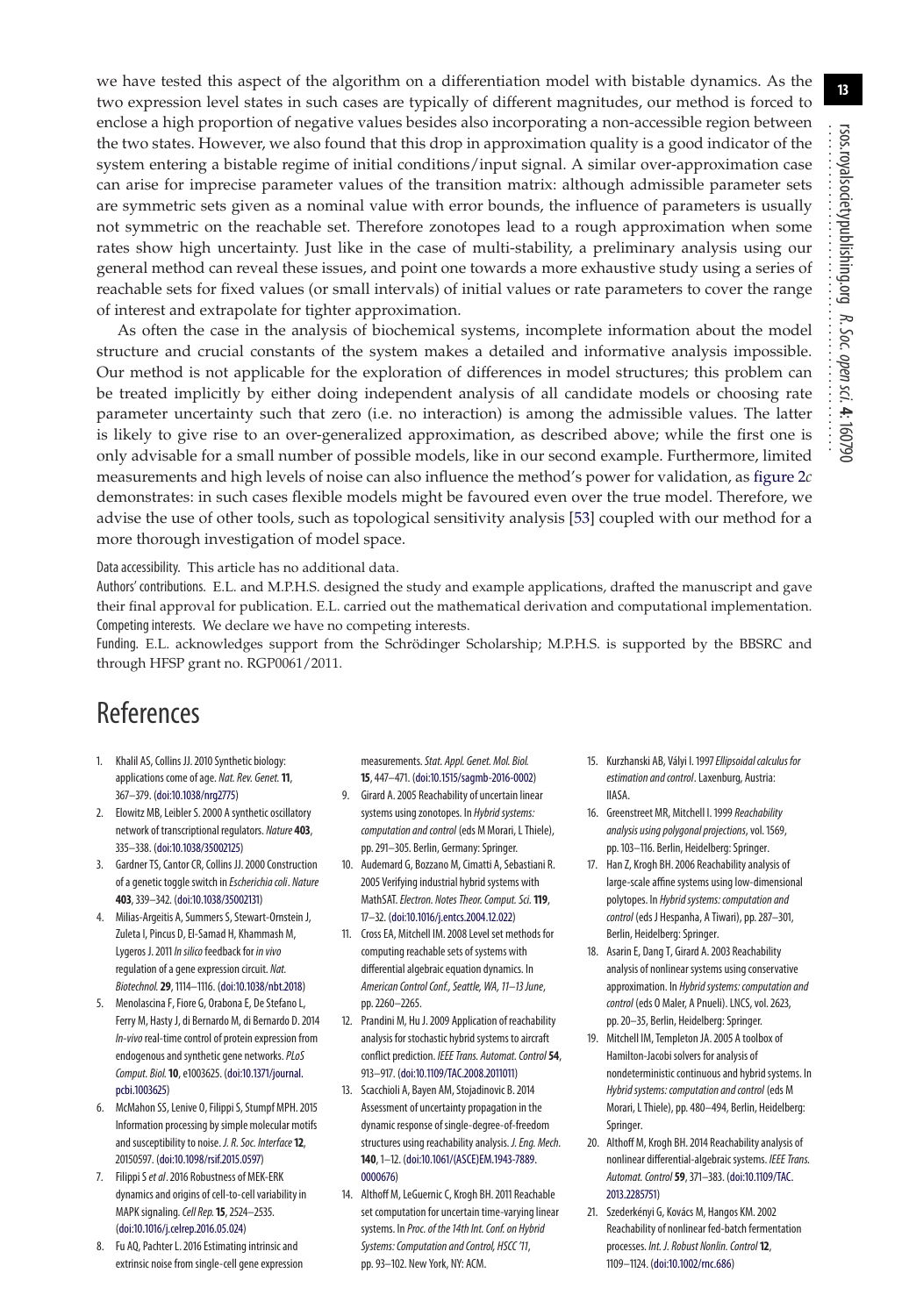- <span id="page-13-0"></span>22. Brim L, Fabriková J, Drazan S, Safránek D. 2011 Reachability in biochemical dynamical systems by quantitative discrete approximation. Comput. Res. Repository. [\(http://arxiv.org/abs/1107.5924\)](http://arxiv.org/abs/1107.5924)
- 23. Halász ÁM, Kumar V, Imieliński M, Belta C, Sokolsky O, Pathak S, Rubin H. 2007 Analysis of lactose metabolism in E. coli using reachability analysis of hybrid systems. IET Syst. Biol.**1**, 130–148. [\(doi:10.1049/iet-syb:20060035\)](http://dx.doi.org/doi:10.1049/iet-syb:20060035)
- <span id="page-13-1"></span>24. Dang T, Le Guernic C, Maler O. 2011 Computing reachable states for nonlinear biological models. Theor. Comput. Sci. **412**, 2095–2107. [\(doi:10.1016/](http://dx.doi.org/doi:10.1016/j.tcs.2011.01.014) [j.tcs.2011.01.014\)](http://dx.doi.org/doi:10.1016/j.tcs.2011.01.014)
- <span id="page-13-2"></span>25. Testylier R, Dang T. 2012 Analysis of parametric biological models with non-linear dynamics. In Proc. of the First Int. Workshop on Hybrid Systems and Biology (eds E Bartocci, L Bortolussi). Electron Proc. Theor. Comput. Sci. **92**, 16–29. Open Publishing Association.
- <span id="page-13-3"></span>26. El-Samad H, Fazel M, Liu X, Papachristodoulou A, Prajna S. 2006 Stochastic reachability analysis in complex biological networks. In American Control Conf., Minneapolis, MN, 14–16 June, pp. 6–12.
- <span id="page-13-4"></span>27. Riley D, Koutsoukos X, Riley K. 2007 Verification of biochemical processes using stochastic hybrid systems. In IEEE Int. Symp. on Intelligent Control, pp. 100–105.
- <span id="page-13-5"></span>28. Parise F, Valcher ME, Lygeros J. 2014 On the reachable set of the controlled gene expression system. In IEEE Conf. on Decision and Control. Los Angeles, CA, USA.
- <span id="page-13-6"></span>29. Ale A, Kirk P, Stumpf MPH. 2013 A general moment expansion method for stochastic kinetic models. J. Chem. Phys.**138**, 174101. [\(doi:10.1063/1.4802475\)](http://dx.doi.org/doi:10.1063/1.4802475)
- <span id="page-13-12"></span>30. Lakatos E, Ale A, Kirk PDW, Stumpf MPH. 2015 Multivariate moment closure techniques for stochastic kinetic models. J. Chem. Phys.**143**, 094107. [\(doi:10.1063/1.4929837\)](http://dx.doi.org/doi:10.1063/1.4929837)
- <span id="page-13-7"></span>31. Fan S, Geissmann Q, Lakatos E, Lukauskas S, Ale A, Babtie AC, Kirk PDW, Stumpf MPH. 2016 MEANS: python package for moment expansion approximation, iNference and simulation. Bioinformatics**32**, 2863–2865. [\(doi:10.1093/](http://dx.doi.org/doi:10.1093/bioinformatics/btw229) [bioinformatics/btw229\)](http://dx.doi.org/doi:10.1093/bioinformatics/btw229)
- <span id="page-13-8"></span>32. Kirk PDW, Babtie AC, Stumpf MPH. 2015 Systems biology (un)certainties. Science 350, 386-388. [\(doi:10.1126/science.aac9505\)](http://dx.doi.org/doi:10.1126/science.aac9505)
- <span id="page-13-9"></span>33. Fukuda K. 2004 From the zonotope construction to the Minkowski addition of convex polytopes. J. Symb. Comput.**38**, 1261–1272. [\(doi:10.1016/j.jsc.](http://dx.doi.org/doi:10.1016/j.jsc.2003.08.007) [2003.08.007\)](http://dx.doi.org/doi:10.1016/j.jsc.2003.08.007)
- <span id="page-13-10"></span>34. VanKampen. NG. 2011 Stochastic processes in physics and chemistry. North-Holland Personal Library. Elsevier Science.
- <span id="page-13-11"></span>35. McQuarrie DA. 1967 Stochastic approach to chemical kinetics. J. Appl. Probab. **4**, 413–478. [\(doi:10.1017/](http://dx.doi.org/doi:10.1017/S002190020002547X) [S002190020002547X\)](http://dx.doi.org/doi:10.1017/S002190020002547X)
- <span id="page-13-13"></span>36. Ruess J, Lygeros J. 2015 Moment-based methods for parameter inference and experiment design for stochastic biochemical reaction networks. ACM Trans. Model Comput. Simul.**25**, 8:1–8:25. [\(doi:10.1145/2688906\)](http://dx.doi.org/doi:10.1145/2688906)
- 37. Schnoerr D, Sanguinetti G, Grima R. 2014 Validity conditions for moment closure approximations in stochastic chemical kinetics. J. Chem. Phys.**141**, 084103. [\(doi:10.1063/1.4892838\)](http://dx.doi.org/doi:10.1063/1.4892838)
- <span id="page-13-14"></span>38. Schnoerr D, Sanguinetti G, Grima R. 2015 Comparison of different moment-closure approximations for stochastic chemical kinetics. J. Chem. Phys.**143**, 185101. [\(doi:10.1063/1.4934990\)](http://dx.doi.org/doi:10.1063/1.4934990)
- <span id="page-13-15"></span>39. Szederkényi G, Lakner R, Gerzson M. 2006 Intelligent control systems: an introduction with examples. Springer US. [\(doi:10.1007/b101833\)](http://dx.doi.org/doi:10.1007/b101833)
- <span id="page-13-16"></span>40. Aubin J-P, Cellina A. 1984 Differential inclusions: set-valued maps and viability theory. In Grundlehren der mathematischen Wissenschaften (eds A Cherciner, J Coates, SRS Varadhan), vol. 264. Berlin, Heidelberg: Springer.
- <span id="page-13-17"></span>41. Erguler K, Stumpf MPH. 2011 Practical limits for reverse engineering of dynamical systems: a statistical analysis of sensitivity and parameter inferability in systems biology models. Mol. Biosyst. **7**, 1593–1602. [\(doi:10.1039/c0mb00107d\)](http://dx.doi.org/doi:10.1039/c0mb00107d)
- <span id="page-13-18"></span>42. Han Z, Krogh BH. 2006 Reachability analysis of nonlinear systems using trajectory piecewise linearized models. In American Control Conf., Minneapolis, MN, 14–16 June, pp. 1505– 1510.
- <span id="page-13-19"></span>43. Munsky B, Khammash M. 2006 The finite state projection algorithm for the solution of the chemical master equation. J. Chem. Phys.**124**, 044104. [\(doi:10.1063/1.2145882\)](http://dx.doi.org/doi:10.1063/1.2145882)
- <span id="page-13-20"></span>44. Ingram PJ, Stumpf MPH, Stark J. 2008 Nonidentifiability of the source of intrinsic noise in gene expression from single-burst data. PLoS Comput. Biol. **4**, e1000192. [\(doi:10.1371/journal.pcbi.](http://dx.doi.org/doi:10.1371/journal.pcbi.1000192) [1000192\)](http://dx.doi.org/doi:10.1371/journal.pcbi.1000192)
- <span id="page-13-21"></span>45. Tabor JJ, Levskaya A, Voigt CA. 2011 Multichromatic control of gene expression in Escherichia coli. J. Mol. Biol. **405**, 315–324. [\(doi:10.1016/j.jmb.2010.10.](http://dx.doi.org/doi:10.1016/j.jmb.2010.10.038) [038\)](http://dx.doi.org/doi:10.1016/j.jmb.2010.10.038)
- <span id="page-13-22"></span>46. Komorowski M, Mikisz J, Stumpf MPH. 2013 Decomposing noise in biochemical signaling systems highlights the role of protein degradation. Biophys. J.**104**, 1783–1793. [\(doi:10.1016/j.bpj.2013.](http://dx.doi.org/doi:10.1016/j.bpj.2013.02.027) [02.027\)](http://dx.doi.org/doi:10.1016/j.bpj.2013.02.027)
- <span id="page-13-23"></span>47. Lakatos E, Salehi-Reyhani A, Barclay M, Stumpf MPH, Klug DR. 2017 Protein degradation rate is the dominant mechanism accounting for the differences in protein abundance of basal p53 in a human breast and colorectal cancer cell line. PLoS ONE **12**, e0177336.

#### [\(doi.10.1371/journal.pone.0177336\)](http://dx.doi.org/doi.10.1371/journal.pone.0177336)

- <span id="page-13-24"></span>48. Anderson J, Papachristodoulou A. 2009 On validation and invalidation of biological models. BMC Bioinform.**10**, 132. [\(doi:10.1186/1471-2105-](http://dx.doi.org/doi:10.1186/1471-2105-10-132) [10-132\)](http://dx.doi.org/doi:10.1186/1471-2105-10-132)
- <span id="page-13-25"></span>49. Liepe J, Filippi S, Komorowski M, Stumpf MPH. 2013 Maximizing the information content of experiments in systems biology.PLoS Comput. Biol. **9**, e1002888. [\(doi:10.1371/journal.pcbi.1002888\)](http://dx.doi.org/doi:10.1371/journal.pcbi.1002888)
- <span id="page-13-26"></span>50. Silk D, Kirk P, Barnes CP, Toni T, Stumpf MPH. 2014 Model selection in systems biology depends on experimental design.PLoS Comput. Biol.**10**, e1003650. [\(doi:10.1371/journal.pcbi.1003650\)](http://dx.doi.org/doi:10.1371/journal.pcbi.1003650)
- <span id="page-13-27"></span>51. Ferrell Jr JE. 2012 Bistability, bifurcations, and Waddington's epigenetic landscape. Curr. Biol. 22, R458–66. [\(doi:10.1016/j.cub.2012.03.045\)](http://dx.doi.org/doi:10.1016/j.cub.2012.03.045)
- <span id="page-13-28"></span>52. Glauche I, Herberg M, Roeder I. 2010 Nanog variability and pluripotency regulation of embryonic stem cells—insights from a mathematical model analysis.PLoS ONE **5**, e11238. [\(doi:10.1371/journal.pone.0011238\)](http://dx.doi.org/doi:10.1371/journal.pone.0011238)
- <span id="page-13-29"></span>53. Babtie AC, Kirk P, Stumpf MPH. 2014 Topological sensitivity analysis for systems biology. Proc. Natl Acad. Sci. USA **111**, 18 507–18 512. [\(doi:10.1073/pnas.](http://dx.doi.org/doi:10.1073/pnas.1414026112) [1414026112\)](http://dx.doi.org/doi:10.1073/pnas.1414026112)

................................................

**14**